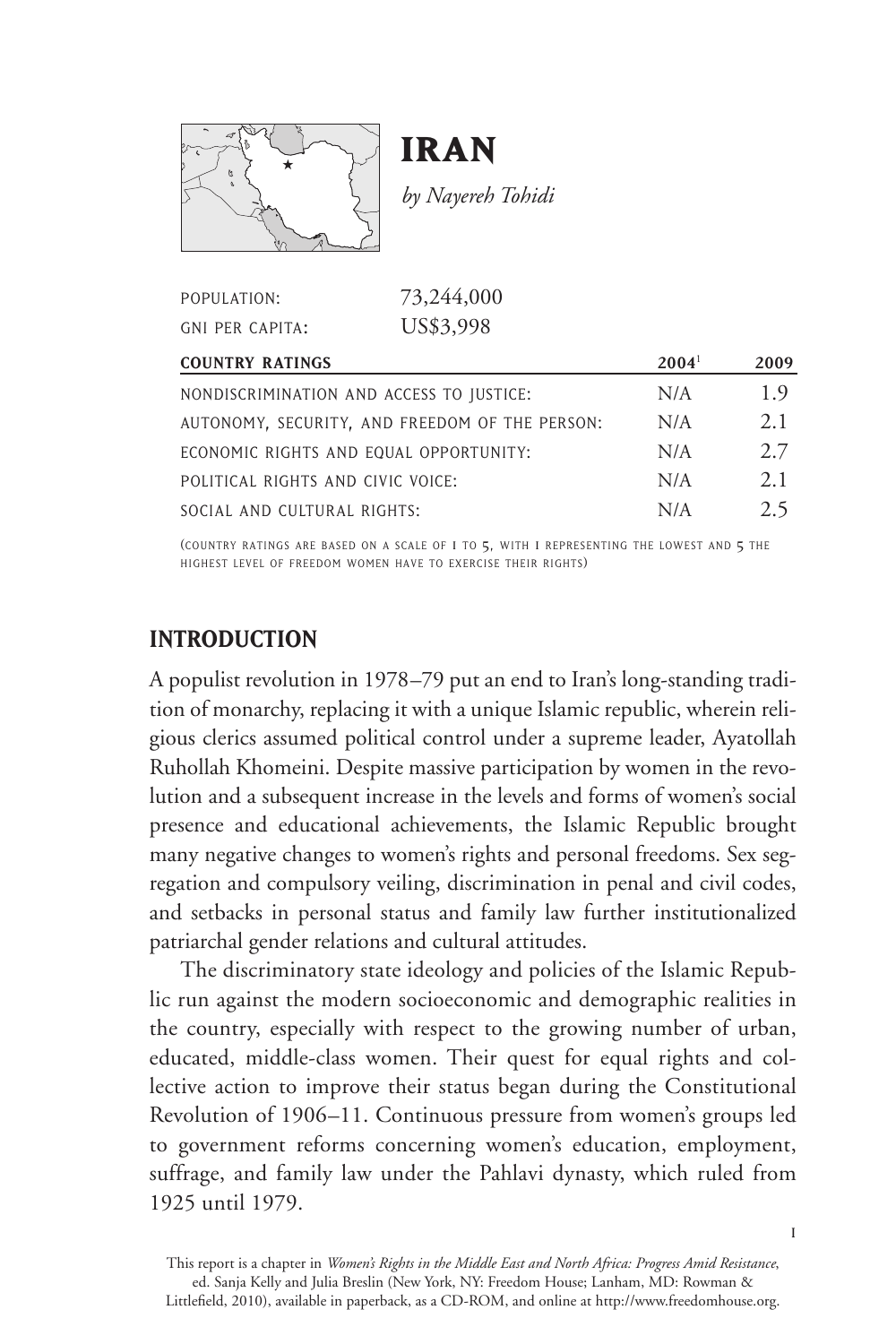#### 2 WOMEN'S RIGHTS IN THE MIDDLE EAST AND NORTH AFRICA

The rapid process of uneven and autocratic modernization and Westernization under the Pahlavi shahs alienated many in the traditionalist populace, especially powerful Shiite Muslim clerics, the poor, and the secular intelligentsia—both male and female.2 At the outset of the revolution, the secular democratic forces were weak and unorganized, in part due to systematic repression by the shah's infamous secret police. The Islamists, meanwhile, were bolstered by the strong organizational structures and financial resources of the clerical establishment, helping them gain an upper hand in the ensuing struggle with other groups and secure control after the shah fled Iran.

Under the Islamic Republic in the 1980s, the few significant progressive reforms of the Pahlavi era, such as those made to the family law in the 1960s and 70s, were repealed, and both the family law and the penal code regressed to match their condition in the 1930s and 40s.<sup>3</sup> Although the shah's Family Protection Law was annulled, women's rights defenders resisted the regression and no replacement legislation was passed, leaving the old law in place as the practical guide for answering questions that were not explicitly addressed by Shari'a (Islamic law).4

The "era of construction" under President Ali Akbar Hashemi Rafsanjani (1989–97) ushered in some positive changes to the government's gender policies. These came about as the result of Iranian women's demands from both inside and outside Iran, as well as international pressures, particularly the growing global women's activism sponsored by the United Nations. For example, a woman was appointed as a presidential adviser on women's issues, and the Office of Women's Affairs was established as required by the UN Commission on the Status of Women. There were also more systematic activities, such as preparation of national reports on the status of women in response to the UN-sponsored World Conference on Women in Nairobi (1985) and Beijing (1995).

Iran experienced an era of uneven reform under the presidency of Mohammad Khatami (1997–2005). Women's sociopolitical participation and civic activism increased considerably, while restrictions on personal freedoms and dress were loosened. Women made impressive gains in literacy and educational attainment, and enjoyed improved access to primary health care and birth control. They increasingly contributed to cultural and artistic production, and some of the best-selling films, novels, and paintings were produced by female artists. However, attempts by reform-oriented members of the parliament (the Islamic Consultative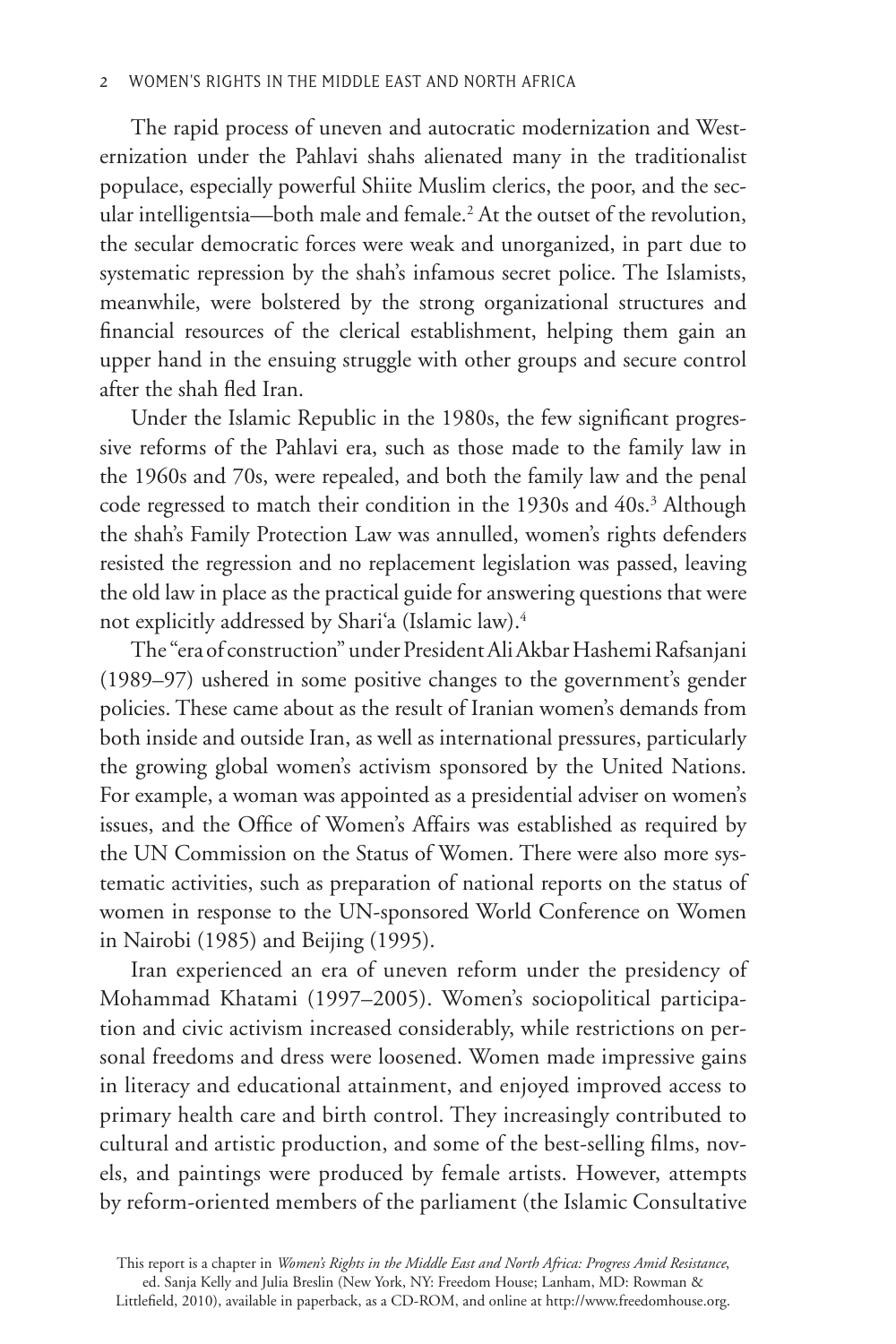Assembly, or Majlis) to make progressive changes, including ratification of the Convention on the Elimination of All Forms of Discrimination against Women (CEDAW), were blocked by the conservative Guardian Council.<sup>5</sup>

The election of President Mahmoud Ahmadinejad in 2005 marked a return to power for hard-liners and negatively affected almost all areas of women's social life. Violations of human rights generally and women's rights in particular have intensified, and censorship has increased. The overall condition of women in Iran has also suffered from revived sociopolitical restrictions on women's dress, freedom of assembly, social advocacy, cultural creativity, and even academic and economic activity. Attempts at legal reforms in favor of women's rights have been blocked, and a government-backed proposal that would have reinforced polygamy and temporary marriage made women's rights a more urgent concern for a broad spectrum of the female population. Additionally, economic mismanagement that has helped to squander Iran's abundant oil and gas reserves, combined with the global economic downturn, has left the country with a high rate of unemployment that especially affects women and young people.<sup>6</sup>

At the same time, growing globalization, increased access to new communications technology, and recent demographic changes have countered some of these negative trends. Iran has undergone rapid urbanization, and 70 percent of its population is under the age of 30, contributing to a transformation in gender roles. These factors, combined with resistance by women and youth and their collective campaigns for equal rights, have stirred factional conflicts and differences on gender issues among the clerics and other ruling elites. The women's rights movement is reasonably well-organized and surprisingly effective considering the repressive conditions within which it operates. Women's rights defenders have influenced public discourse surrounding discriminatory laws, challenging the regime while pushing for change and often leveraging public opinion to influence policy at high levels.

Conflicts within the leadership came to the fore during and after the June 2009 presidential election, of which Ahmadinejad was declared the winner by a wide margin. Iranian women played a prominent role in the large preelection rallies and in the massive street protests that followed the vote, as opposition candidates and their supporters raised accusations of wholesale fraud in the official results. Women were seen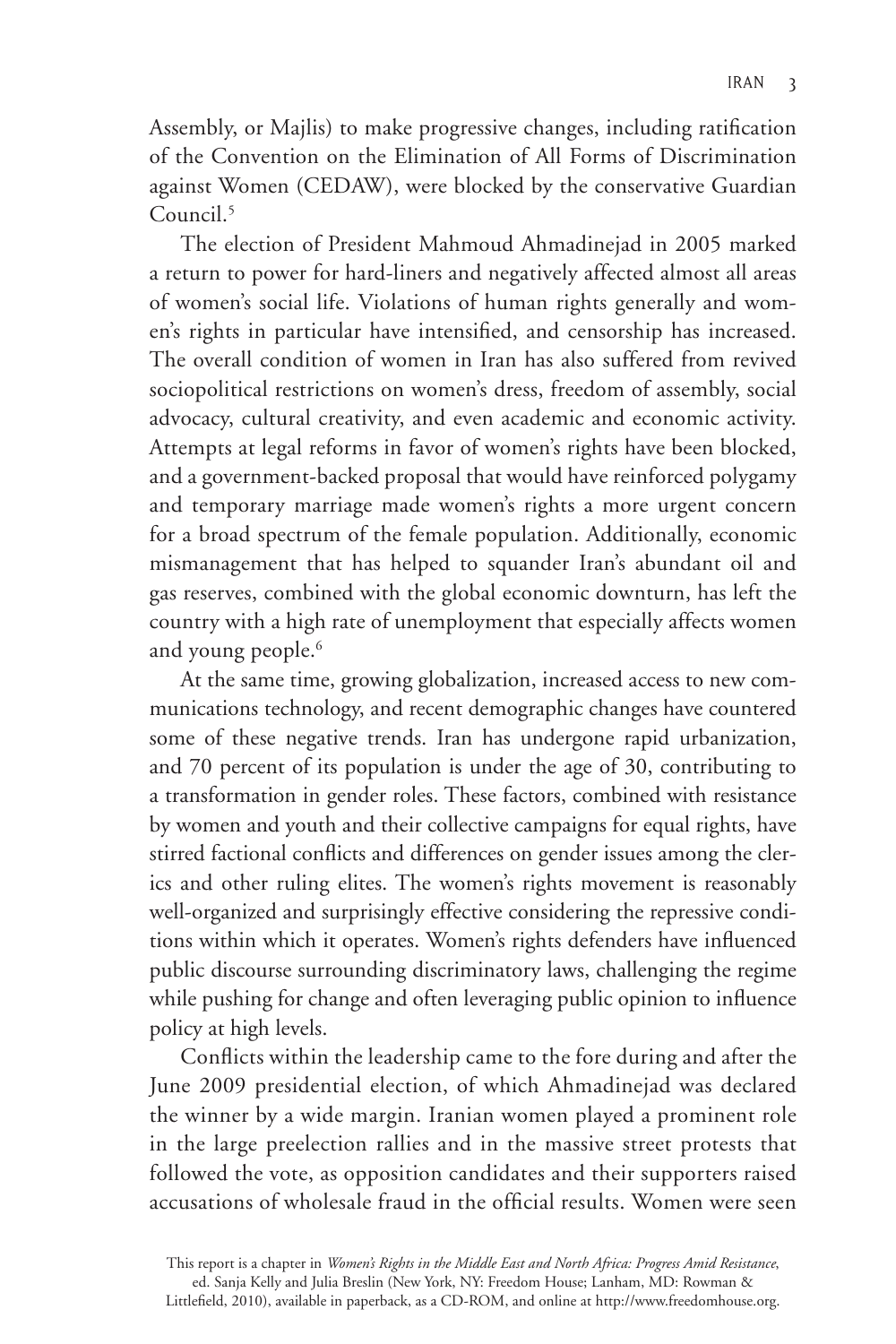marching in the demonstrations in large numbers and braving the violent response by security forces, dramatically illustrating the clash between a changing society and an increasingly repressive government.

# **NONDISCRIMINATION AND ACCESS TO JUSTICE**

Under the Islamic Republic of Iran, discrimination and segmentation on the basis of religion and gender have been institutionalized in the constitution, government policies, and state ideology. The system explicitly favors men over women, Muslims over non-Muslims, and Shiite Muslims over other Muslim sects.7 The constitution and the Shari'a-based penal and civil codes, especially those sections pertaining to family and personal status, legalize the subordination of women, treating them as second-class citizens with unequal rights. Women's rights activists have launched widely publicized equal-rights campaigns that have been successful within the parameters established by the theocracy. However, the overall legal framework remains discriminatory, with the state's theocratic underpinnings consistently negating its progressive and democratic elements.

For instance, Article 19 of the constitution states: "The people of Iran regardless of ethnic and tribal origin enjoy equal rights. Color, race, language, and the like will not be cause for privilege."8 Note that while discrimination on the basis of ethnicity and race is prohibited, neither religion nor sex is mentioned. Other sections of the constitution directly address women's rights. Article 20 states: "All citizens of the nation, whether men or women, are equally protected by the law. They also enjoy human, political, economic, and cultural rights according to Islamic standards." This language carefully avoids a guarantee of equal rights for women, despite the pledge of equal protection, and the qualifier of "Islamic standards" effectively limits women's rights to those available under Shari'a.

The preamble and Article 21 glorify motherhood and the family as "the foundation of society," and obligate the government to offer protective measures in support of the family unit, mothers, orphans, widows, and old or destitute women. The preamble also states that "motherhood is accepted as a most profound responsibility in the Muslim viewpoint and will, therefore, be accorded the highest value and generosity."9 However, Article 21 calls for the government to grant child custody only to "worthy mothers," and only "in the absence of a lawful guardian."

This report is a chapter in *Women's Rights in the Middle East and North Africa: Progress Amid Resistance*, ed. Sanja Kelly and Julia Breslin (New York, NY: Freedom House; Lanham, MD: Rowman & Littlefield, 2010), available in paperback, as a CD-ROM, and online at http://www.freedomhouse.org.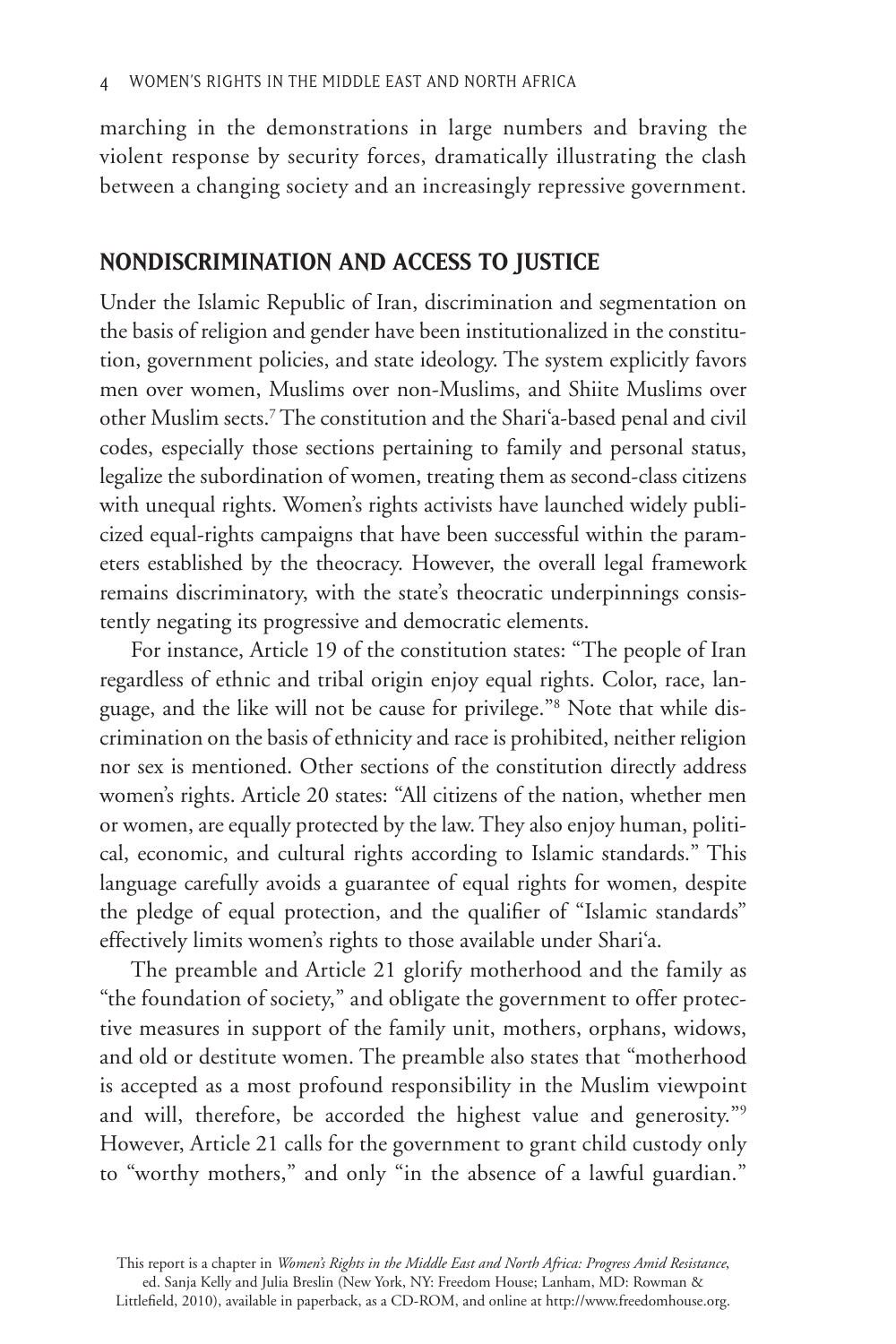Under Shari'a, the lawful guardian of children is the father, or in his absence, paternal kin.

Shari'a is the only source of legislation under Article 4 of the constitution. Therefore, any changes or reforms made to women's rights are contingent upon the political influence of the *ulema* (Islamic clerics) and their interpretation of Islam. Shiites adhere to the Ja'fari school of Shari'a, which differs in some respects from the four Sunni schools of Islamic jurisprudence. For instance, women with no brothers are entitled to greater inheritance rights than their Sunni counterparts. Still, women of both sects face discrimination in their inheritance rights, their right to act as a witness in court, and the right to become a judge.

The Ja'fari approach to women and gender relations, much like the Sunni schools of jurisprudence, is frequently at odds with the universalism and egalitarianism of modern international human rights conventions. The reformist Sixth Majlis made several reservations when it ratified CEDAW in 2003, but the move nevertheless caused uproar among conservative clerics in Qum, the largest center of Shiite scholarship. The ratification was therefore vetoed by the Guardian Council. The disputed legislation was then sent to the Expediency Council for a resolution, and it has been awaiting consideration there ever since.

Women cannot pass on nationality and citizenship to their children or their husbands. Children's nationality and citizenship are determined through their fathers only.10 A Muslim man can marry non-Muslim women with no legal problem or state intervention, as it is assumed that the wife's religion and citizenship are determined through her husband. A Muslim woman can marry a previously non-Muslim man only if it is proved that he has converted to Islam, and even in this case, a non-Iranian man cannot earn citizenship through his Iranian wife.<sup>11</sup> These citizenship restrictions have affected thousands of Iranian women, particularly those married to Afghan or Iraqi refugees, as well as expatriate Iranian women married to non-Iranians. As Iran has pushed millions of such refugees to return to their homelands in recent years, many Iranian women have been forced to choose between their native country and their noncitizen husbands and children.

The penal code is broken down into *hodud* (or *hadd*, singular) punishments, which are prescribed in religious law; *qisas*, or the law of retribution, in which the punishment is equal to the suffering of the victim;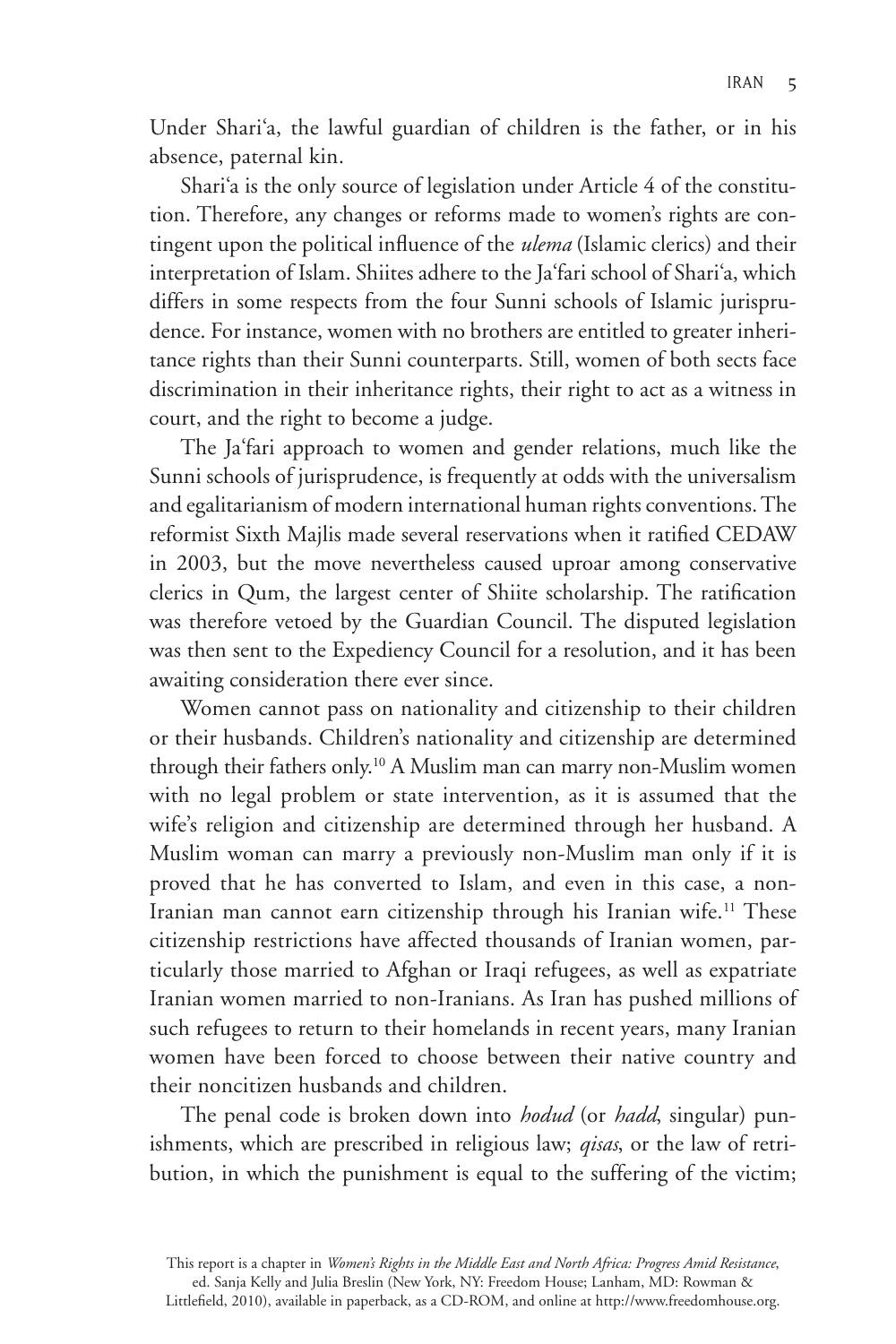*diyeh*, or blood money, in which the families of victims receive financial compensation; *ta'zir*, or sentences that are left undefined and open to interpretation by judges; and punishments intended to ensure peace and stability for the community.

Many of these mechanisms are clearly retrograde in nature. The penalty of death by stoning for adulterers, for example, had not existed in Iran for a century, but it is now part of the penal code and is sporadically practiced in the Islamic Republic. Article 630 of the penal code allows a man to murder his wife and her lover if he catches them having consensual sex. If the wife is being raped, he may only murder the man.12 A married man is legally allowed to engage in affairs under the guise of *sigheh* (temporary marriage) as many times as he wishes, whereas a married woman can be stoned to death or murdered in an "honor killing" for participating in a similar relationship. In addition, the blood money paid for a slain Muslim or non-Muslim woman is half that for a Muslim or non-Muslim man.13

Head and body coverings for women are mandatory under Article 638 of the penal code, which stipulates that those who fail to comply with *hijab sharèe* (Shari'a-based veiling) face 10 days to two months in prison or fines between 50,000 and 500,000 rials (US\$5 to US\$50).<sup>14</sup> The law lacks specificity on what constitutes a violation, but in practice, women have been punished for all of the following: showing part of one's hair, using cosmetics, wearing sunglasses, wearing a tight or short *manteau* (coat or gown), showing skin above the wrist or ankle, showing neckline, and wearing boots over (rather than under) trousers.15 No private plaintiff is necessary for prosecution, as it is the state's prerogative to monitor and control women's apparel.

Harsher enforcement has increased the number of arbitrary arrests and detentions in recent years. Immediately following the revolution, observance of head coverings and modest dress for women was enforced by a special police service in all public places, and women were harassed, arrested, fined, and detained for violations. During the reform era under President Khatami (1997–2005), this enforcement was relaxed considerably although not eliminated. However, since 2006, male and female officers have stopped, verbally scolded, physically attacked, arrested, or temporarily detained thousands of women and some young men for wearing insufficiently modest clothing, or "bad hijab."

Individual members of women's rights groups are subject to arbitrary arrest and detention as well as smear campaigns in the state-run media, verbal and physical harassment, travel bans, and other forms of suppression.<sup>16</sup> In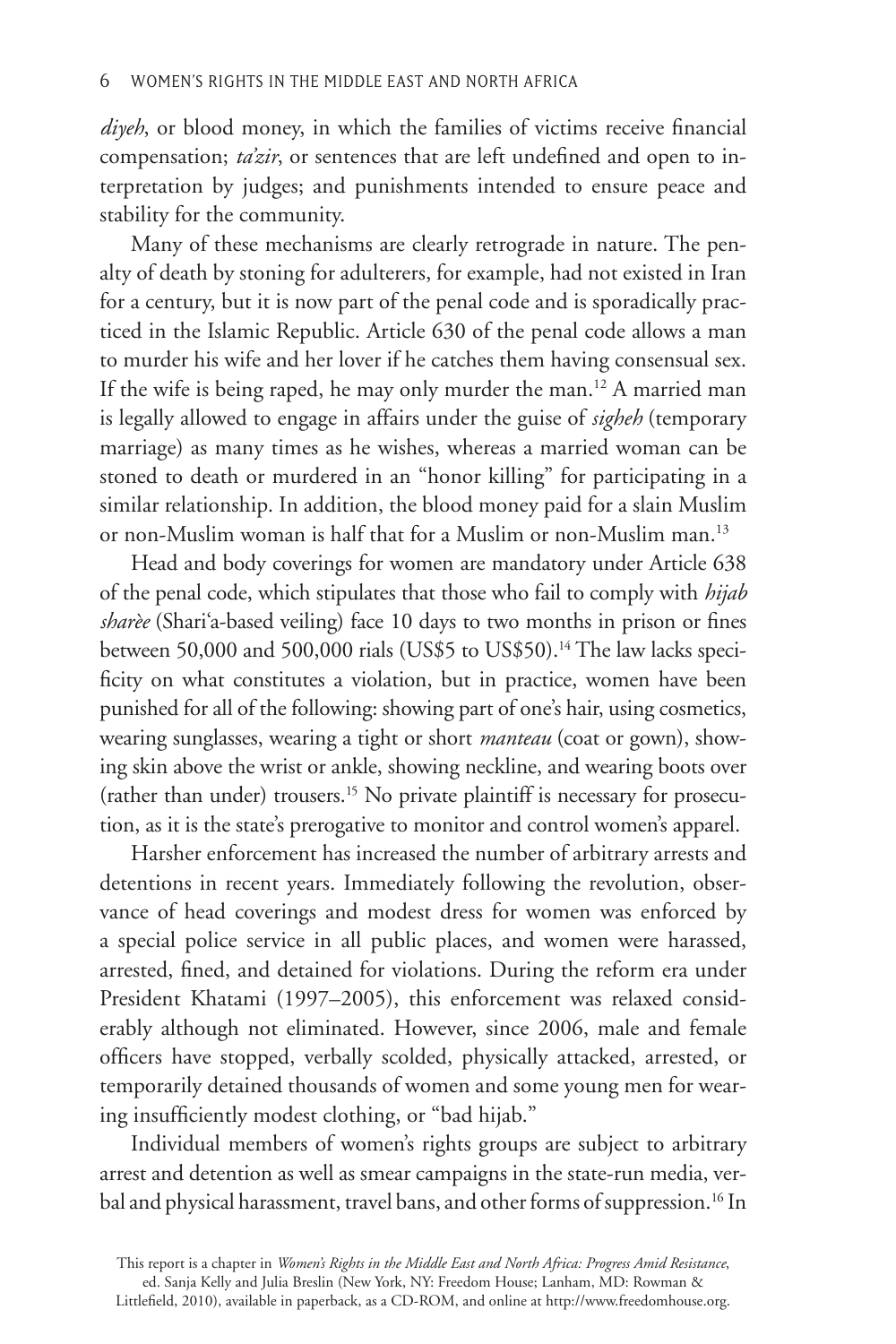the last two years alone, 68 women involved in the One Million Signatures Campaign to Change Discriminatory Laws (Change for Equality) have been arrested and imprisoned.<sup>17</sup> Due to domestic and international pressure by human rights activists and organizations, and especially intervention by defense lawyers such as Nobel laureate Shirin Ebadi, most activists have been released on bail after a few days or weeks in prison. The government continues to intimidate some of the released activists by summoning them to court for interrogation under the pretense of due process.<sup>18</sup>

However, authorities have recently broken with the practice of releasing activists on bail. In February 2009, Alieh Eghdamdoust, 57, became the first women's rights activist in the Islamic Republic to have her prison sentence implemented. According to the International Campaign for Human Rights in Iran, the sentence was based solely on her activities promoting women's rights.19 Eghdamdoust was arrested in June 2006 with 70 others during a peaceful women's rights protest in Tehran's Hafte Tir Square. After a week in prison, she was charged with violation of national security through participation in an illegal protest and disrupting public order. Eghdamdoust was initially sentenced to 20 lashes and three years and four months in prison, but an appeals court reduced the penalty to three years in prison. On February 1, 2009, she was transferred to the Office of Implementation of Sentences at the Revolutionary Courts, and began serving her sentence. Her lawyer, Nasim Ghanavi, argues that her participation in the peaceful protest was authorized by Article 27 of the constitution, which holds protests to be legal as long as the demonstrators do not carry arms or insult Islam.20

An adult woman is generally not recognized as a full person in court. Except for civil law cases, in which women's testimony has the same value as that of men, the testimony of two women equals that of one man. Nonetheless, judges retain wide discretion in determining what constitutes acceptable testimony. In cases involving major crimes, such as murder, a woman's testimony is impermissible in court.<sup>21</sup> This rule is obviously detrimental to justice in practice, especially when a murder takes place in an exclusively female gathering.

The customary practices in most parts of Iranian society are often more progressive than the laws, with the exception of some ethnic groups and tribal communities in a few underdeveloped regions of the country. Because of this gap between law and society, women's rights activists have made legal reforms their top priority.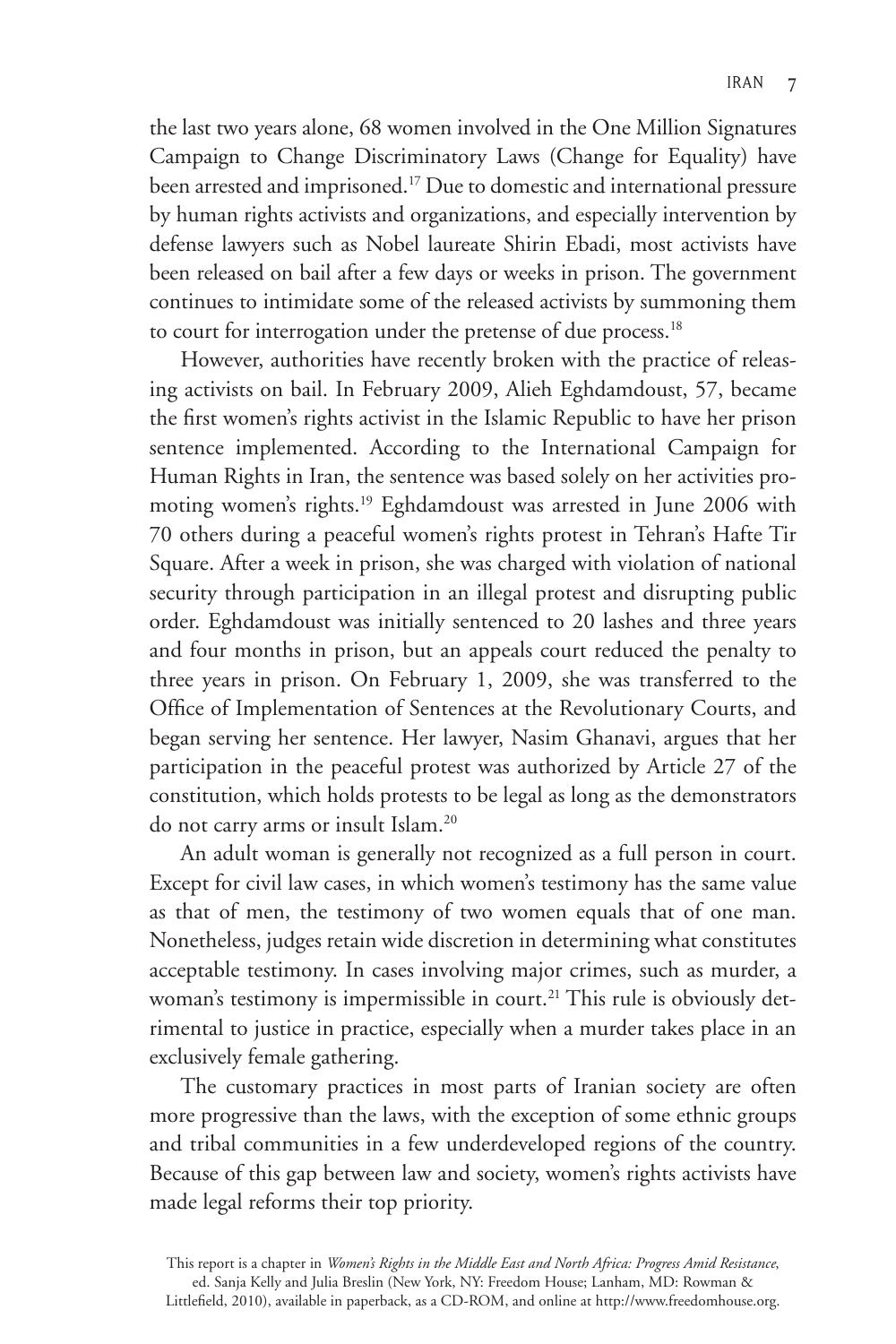The largest and most influential organized movement for legal reform is the Change for Equality campaign.<sup>22</sup> A smaller but more focused project is the Stop Stoning Forever Campaign.<sup>23</sup> Other small-scale campaigns include the Women for Equal Citizenship Campaign, the Women's Access to Public Stadiums Campaign, the National Women's Charter Campaign, and Mothers for Peace. All of these are lawful movements that operate peacefully and transparently, but human rights defenders involved with them are vulnerable to persecution by the regime.

The government views such activities with utmost suspicion, and women's rights advocates are frequently charged with "endangering national security" and "contributing to the enemy's propaganda against the regime." The authorities have pointed to real or supposed foreign funding as evidence that civic groups are involved in a U.S.-led plan for "regime change."24 Such claims are patently absurd. As one activist against polygamy argued, "How could my protest against my husband's right to bring a second wife into our home threaten my country's national security?"25 But because of the government's crackdown, most women's rights organizations are careful not to accept any financial support from international donors.

In an effort to protect their members, many women's nongovernmental organizations (NGOs) are depriving themselves of the resources available to similar groups in other countries. Even international awards that include monetary prizes have become a source of tension and political divisions among the activists.<sup>26</sup> While most groups avoid accepting any financial help or even symbolic awards from "Western" sources, some see this as yielding to government pressure in a manner that is contrary to their practical needs and interests.

Even Ebadi—one of the most prominent human rights defenders in Iran—has not been immune from recent governmental attacks. A smear campaign waged against her by the conservative press took a drastic and violent turn in December 2008.27 Her organization, the Defenders of Human Rights Center (DHRC), was closed on December 21, and her private law office was raided a week later by men who identified themselves as tax officials. They confiscated her computers and private client files. On January 1, 2009, a group of approximately 150 people demonstrated in front of Ebadi's home, chanting threatening slogans and vandalizing her property. The police arrived after she called for help, but they took no steps to restrain or disperse the protesters. Attacks on Ebadi have likely increased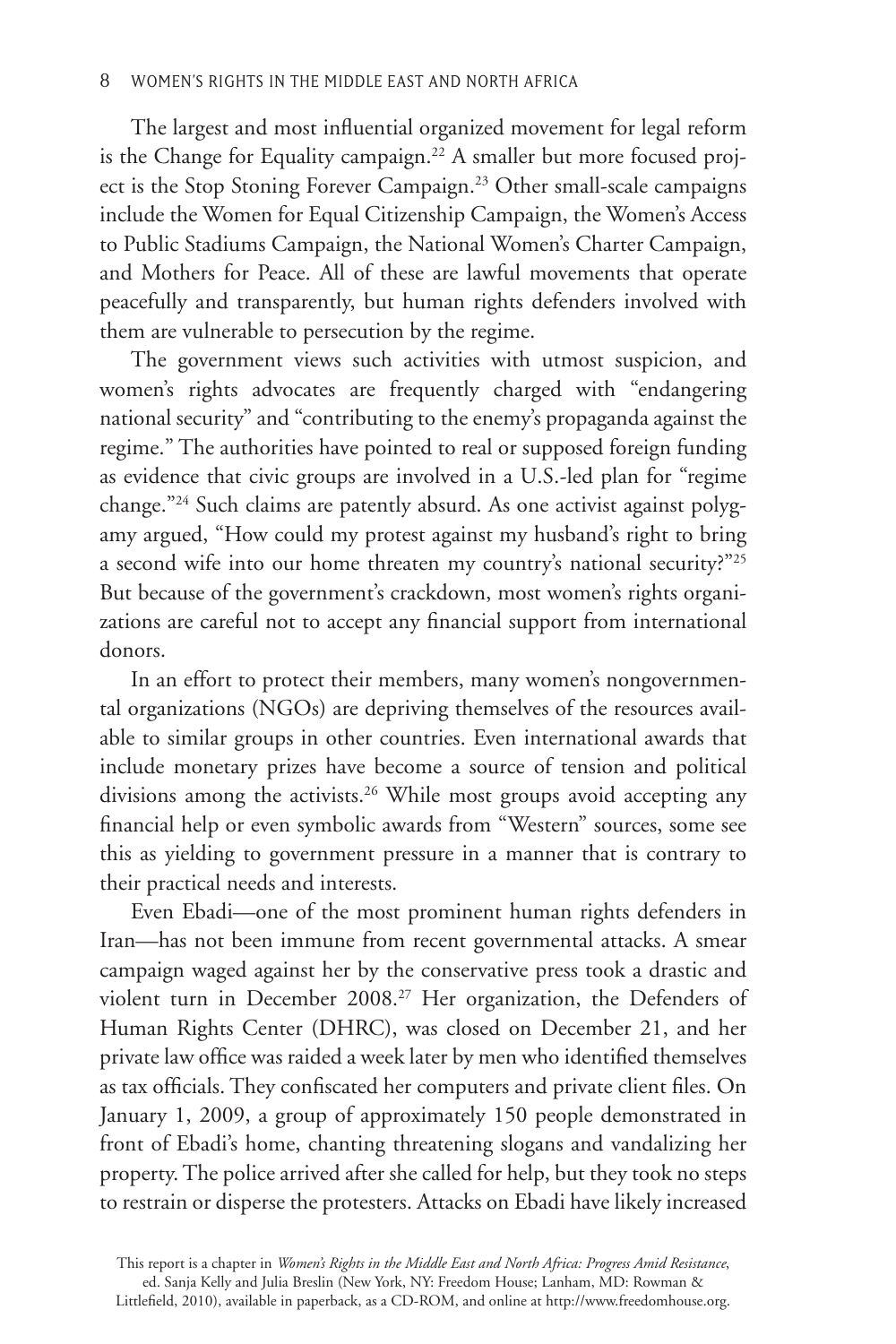because she has acted as legal counsel for a number of Baha'is; the government does not recognize the Baha'i faith and considers its adherents to be apostates. On January 14, Jinous Sobhani, one of Ebadi's Baha'i colleagues, was arrested without cause. She was released on March 11, with bail set at 700 million rials (US\$70,000), pending the determination of her trial date.

The DHRC is the main human rights organization in Iran that provides pro bono services to those accused of political crimes and offers support to families of imprisoned political activists. It publishes regular reports on the situation of human rights in Iran. Hadi Ghaemi, director of the International Campaign for Human Rights in Iran, noted that "the closure of the DHRC signals a shift in the approach of security forces and attests to the lack of tolerance on their part, not only for dissent by political and social activists, but also for any defense, even legal defense in court."28 If Ebadi, given her international prestige, is not immune from this type of pressure, then other women human rights defenders are at even greater risk. The crackdown was also interpreted as a bid to silence voices of dissent and criticism ahead of the 2009 presidential election.<sup>29</sup>

## *Recommendations*

- $\bullet$  The government should immediately stop all forms of harassment and attacks against women's groups that are pursuing gender equality through peaceful and transparent means.
- $\bullet$  The Majlis should pass legislation establishing effective citizencomplaint mechanisms and criminal penalties for security personnel who engage in verbal harassment, physical abuse, or arbitrary arrest, particularly while enforcing rules on personal attire and appearance. NGOs should create telephone hotlines and other programs to provide legal advice and assist victims in pursuing complaints.
- \* The Expediency Council should promptly review and approve the Majlis's ratification of CEDAW, which has been delayed for several years. This will facilitate the legal reform process with respect to polygamy, diyeh, and stoning, among other issues.
- $\bullet$  Since the women's NGOs cannot simply wait for or rely on the CEDAW ratification, they should both pursue major campaigns like Change for Equality and continue to create smaller movements focused on individual issues, like equality in inheritance and access to justice for victims of domestic violence.

This report is a chapter in *Women's Rights in the Middle East and North Africa: Progress Amid Resistance*, ed. Sanja Kelly and Julia Breslin (New York, NY: Freedom House; Lanham, MD: Rowman & Littlefield, 2010), available in paperback, as a CD-ROM, and online at http://www.freedomhouse.org.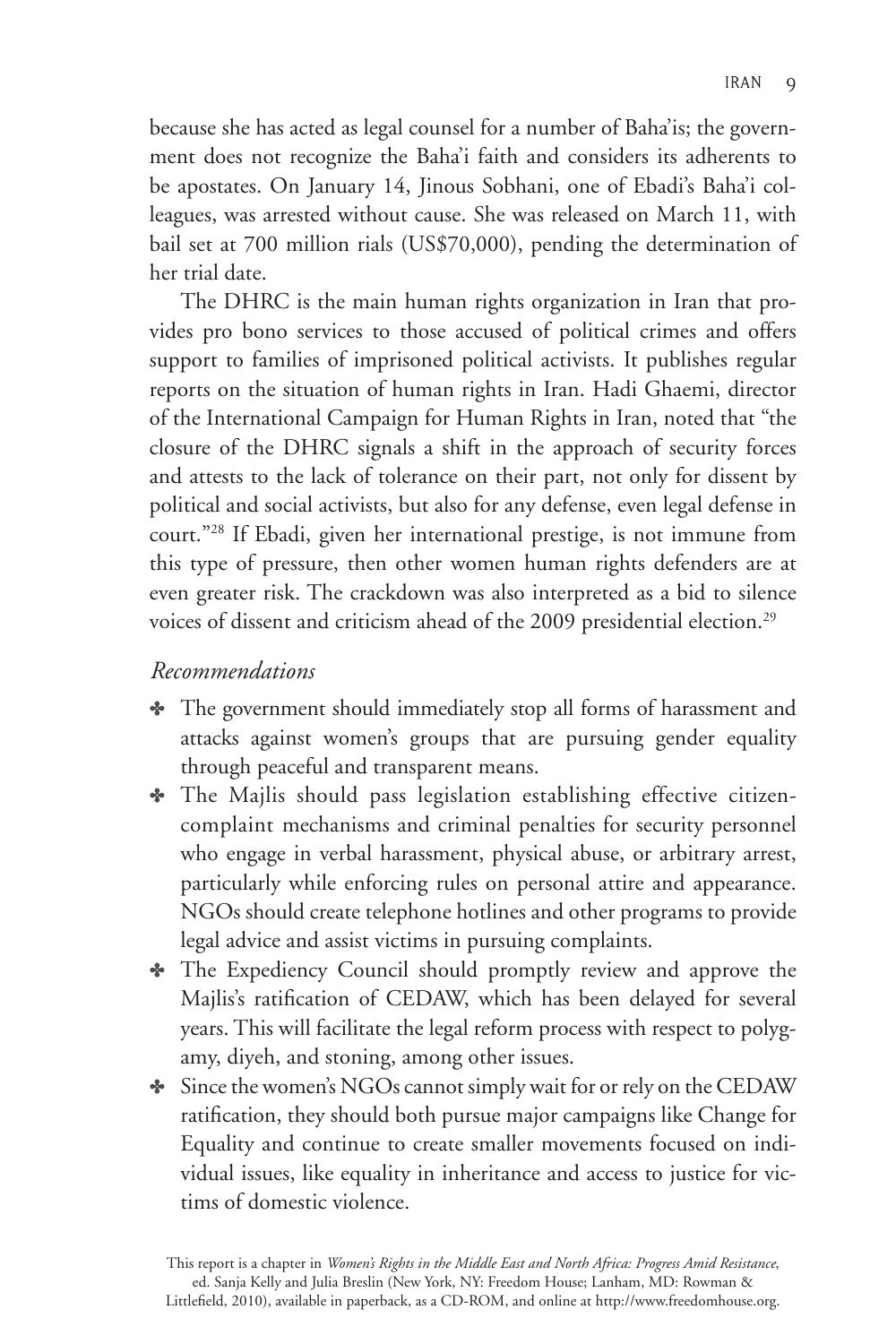### **AUTONOMY, SECURITY, AND FREEDOM OF THE PERSON**

In Iran, the behavior and sexuality of women, especially younger women, is traditionally viewed as a matter of family honor that must be controlled by a woman's father, brothers, and husband. Since the establishment of the Islamic Republic and the application of Shari'a to all public and private spheres, the state has inserted itself into this role, pledging to "protect the honor of the nation's women" in terms of their public appearance and apparel, sexuality, personal interactions, and spatial mobility. This state intrusion violates the autonomy, security, and freedom of all persons, and women in particular are negatively affected.

Iran is a heterogeneous country combining many ethnic, religious, tribal, and regional crosscurrents. Although the majority of the population are Persian Shiites, ethnic minorities—including Azeris, Gilaki and Mazandarani, Kurds, Arabs, Lurs, Baloch, Turkmens, and others—make up a significant portion of the population. Women belonging to certain groups may face unique constraints imposed by their culture or religious denomination. Some patriarchal practices and gender-related restrictions against women, such as "honor killings" and forced marriage, are more prevalent in the more impoverished and less developed provinces largely populated by ethnic minorities such as Arabs and Kurds.

Article 13 of the constitution recognizes Christians, Jews, and Zoroastrians as religious minorities and grants them limited freedom of religious practice, education, and political representation within the Majlis. However, conversion by Muslims to other religions is considered apostasy, as is being a member of the unrecognized Baha'i faith. Baha'i men and women are routinely denied the fundamental legal protections and state benefits afforded to other Iranians, and even recognized religious minorities are subject to various forms of discrimination. Muslim women are not permitted to marry non-Muslim men, but the non-Muslim wives of Muslim men are presumed to have accepted Islam. The personal status of the members of recognized religious minorities, such as Christians and Jews, are governed by their own sectarian laws. Nonetheless, certain discriminatory rules such as mandatory hijab and sex segregation apply to all citizens regardless of their religious or nonreligious beliefs or values.

Women's freedom of movement is restricted by both cultural traditions and legal restrictions. A woman may not obtain a passport or leave the country without her husband's written permission.<sup>30</sup> In addition, the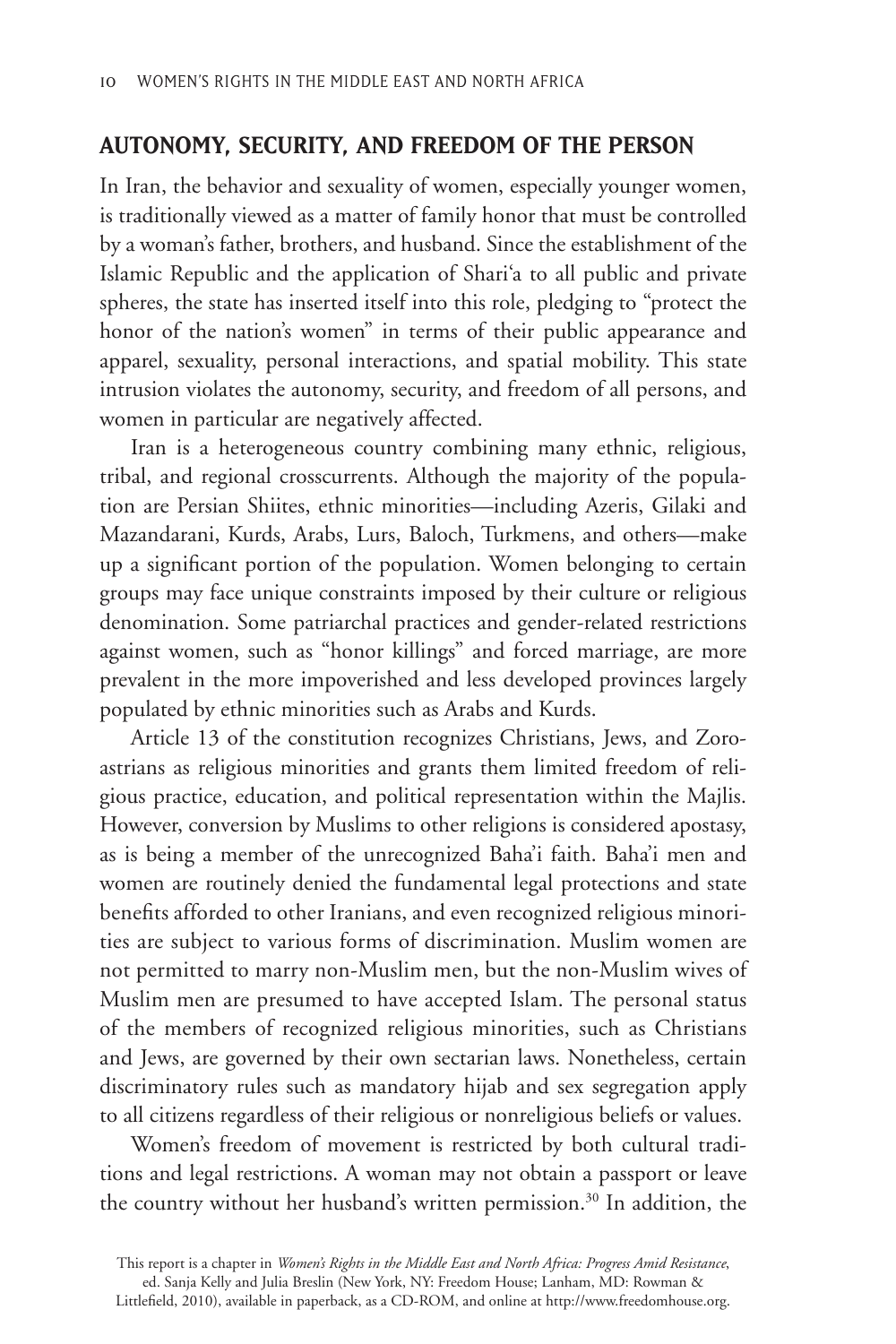domicile of a married woman is considered to be that of her husband under Article 1005 of the civil code, and she must reside in the house determined by her husband under Article 1114 unless she reserves the right to live elsewhere in their marriage contract. Certain public spaces are segregated by sex and select services are completely out of reach for women. For example, women are not allowed to attend soccer games, and a woman cannot stay in a hotel unless she is accompanied by a male relative, even though there are no laws specifically barring women from such places.

The laws regulating the personal status and family rights of women, found mostly in Books 7 to 10 of the civil code, are discriminatory in relation to marriage, the right to divorce, and child custody. The governmentproposed Family Protection Bill was passed in September 2008, but not before a large and diverse coalition of women's groups, supported by moderate clerics and politicians, was able to secure the removal of two of the most onerous provisions. Under the bill's original version, a man would no longer be required to have his first wife's permission before taking another wife, and women would have been required to pay tax on their *mehriyeh* (dowry) at the outset of marriage.

According to Article 1034 of civil code, marriage is defined as being between a man and woman, and a man may become the suitor of any eligible woman. Implicit in law and reinforced by cultural attitudes is the notion that men, not women, should propose marriage. Article 1070 of the civil code requires the mutual consent of both bride and groom for a marriage contract to be valid. In practice, however, very young or widowed women, particularly those living in provincial and rural areas, may be forced into marriage either out of poverty or based on traditional and tribal customs. Although men may also be forced into marriage by their families, rural girls are far more susceptible to such practices.

The legal age of consent is 13 for girls and 15 for boys, but a permit may be obtained for the marriage of even younger girls or boys upon the request of a father or paternal grandfather to the court. This flexibility, combined with the already-low legal marriage age, increases the likelihood of young girls being married off to older men for financial reasons. More recent sociocultural trends in Iran, however, indicate that such laws are lagging far behind the new realities. At present, the average age of the first marriage for women and men are actually 24 and 27 respectively.

The validity of a woman's first marriage is contingent upon the approval of her father or paternal grandfather, regardless of her age. If she has no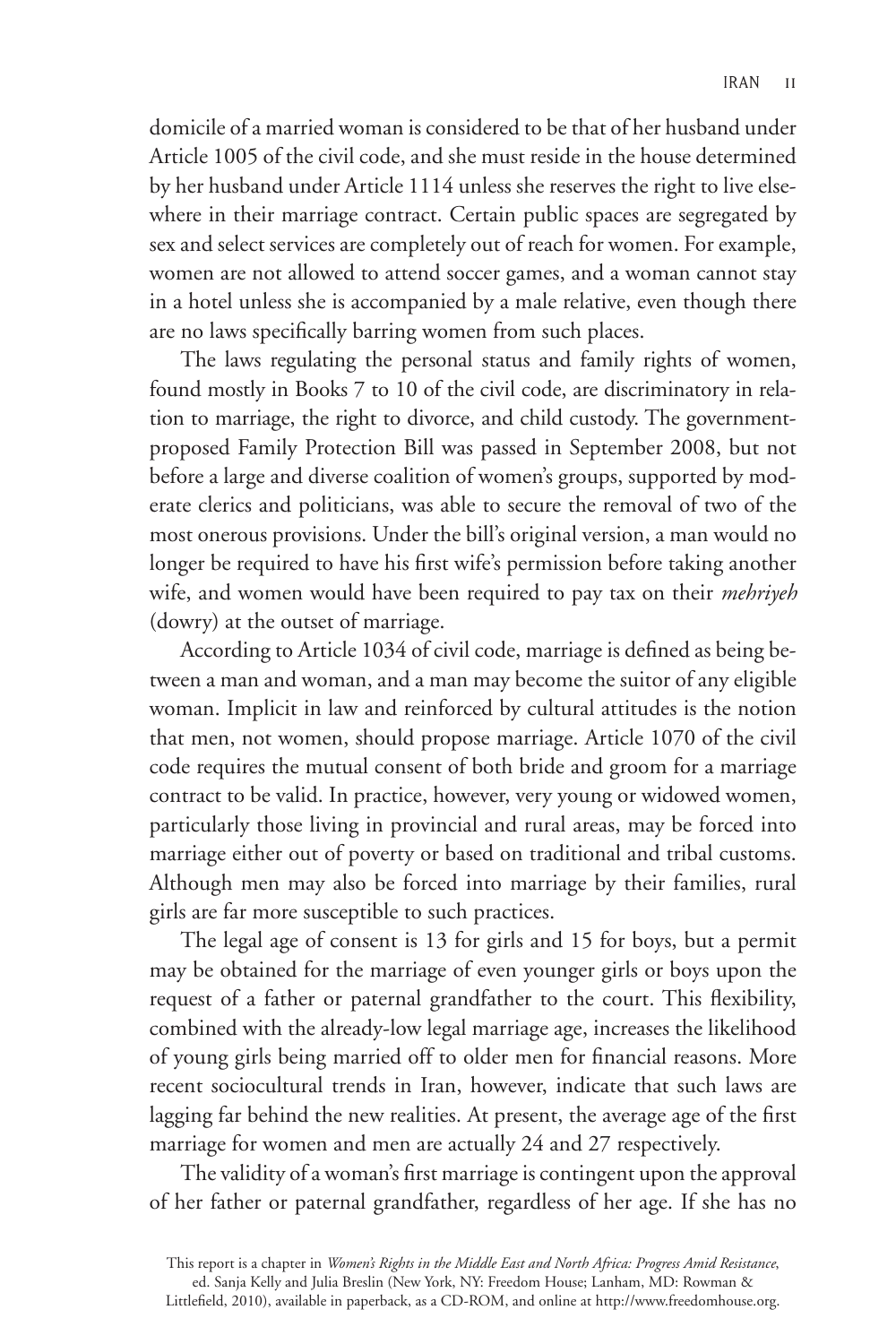father or grandfather, or can argue that they refused her choice without justification, the daughter may appeal to the court and register her marriage with the court's approval. Such restrictions do not apply to men.<sup>31</sup> It is uncommon and largely undesirable for a young woman to marry without parental (especially the father's) approval, as it may ostracize her from her relatives and community.

Only men are permitted to marry multiple spouses. They can take up to four wives and engage in an unlimited number of temporary marriages (*sigheh* or *mutá*). In reality, polygamy is not a common practice, and most people disapprove of sigheh.32 However, because sexual relationships outside of marriage are criminalized under Article 63 of the penal code, sigheh is occasionally used by members of the secular and nonconformist youth to avoid punishment for otherwise illicit sexual activity.<sup>33</sup>

While the power of divorce lies principally with the husband, he cannot divorce his wife without going through the family court and its required procedures. The court appoints arbitrators, usually from among the relatives of the couple, in an attempt to secure reconciliation. If the husband insists on divorce, the court will grant its approval.<sup>34</sup> The process is less arduous if the couple files for divorce on mutual basis, but far more difficult when the wife applies for divorce on her own. According to Article 1130 of the civil code, she has the burden of proving that the continuation of the marriage would expose her to "difficult and pressing conditions." These can include the husband's addiction, impotence, adultery, abandonment, and physical abuse. Polygamy cannot be cited as the reason for a divorce unless it violated a condition in the couple's marriage contract. Another option for women is a type of divorce called *khula*. According to the Article 1146 of the civil code, a woman can file for such a divorce, based on her disgust toward the husband, if she forfeits her mehriyeh or pays him an equivalent sum. It should be noted that khula is possible only when the husband concedes.<sup>35</sup>

In a divorce initiated by the husband, it is his prerogative to return to the wife and reconcile the marriage during the course of a waiting period known as *eddeh* (three months or three menstrual cycles), regardless of the wife's wishes. A divorced wife consequently has to remain in the husband's residence for three months after the intent to divorce is stated.

After a divorce, a woman's child custody rights are determined by law based on the child's age. Article 1169 of the civil code originally gave women primary custody rights over their children until boys turn two and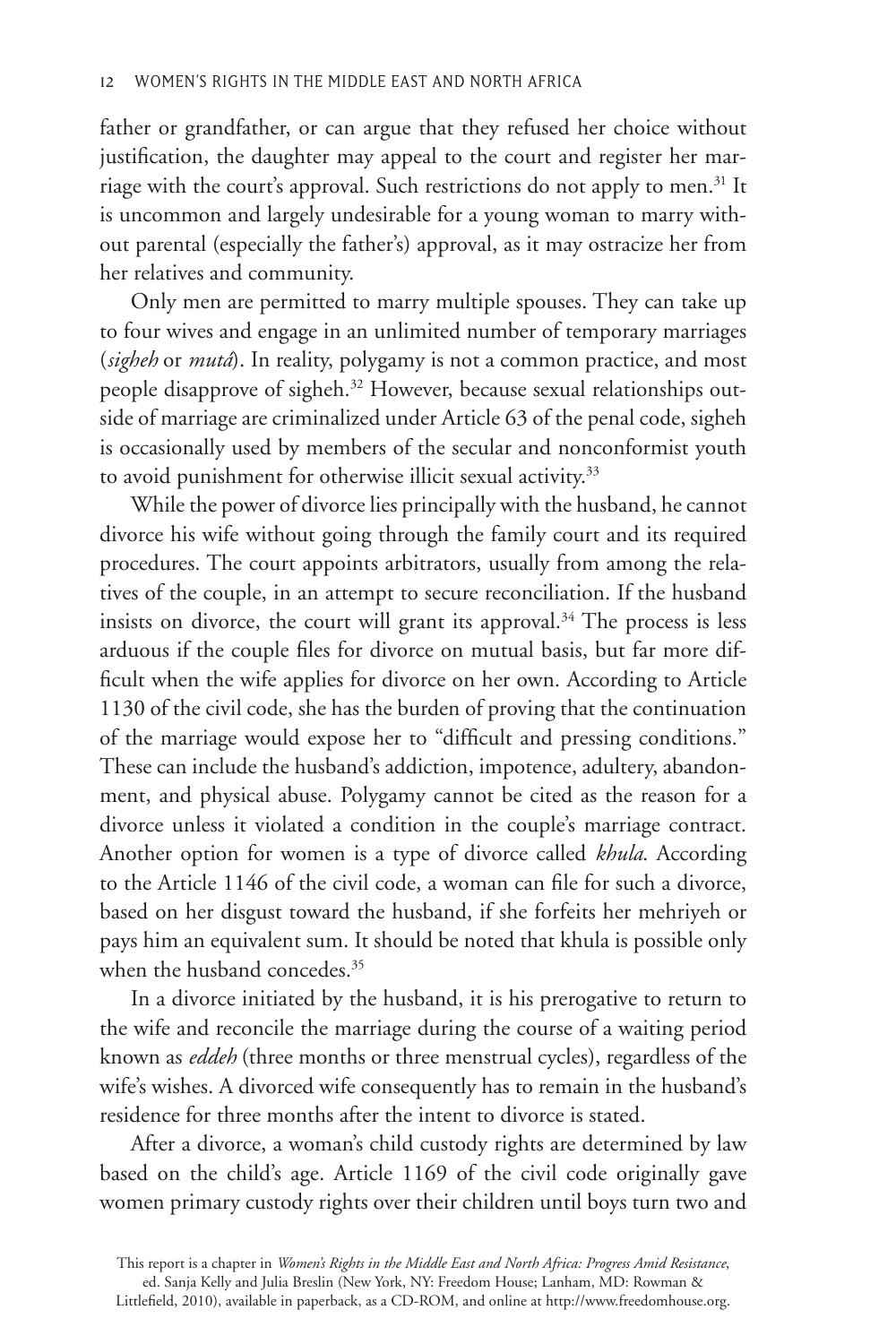girls turn seven, but the age for boys was later raised to seven as well. After children reach the age threshold, custody goes to the father, unless his insanity or some other disqualifying factor is proven in court. According to Article 1170, the mother loses her custody rights to young children "if she becomes insane or marries another man during her period of custody."36 Article 1174 guarantees access to the child for the noncustodial parent.

Measures intended to improve women's rights under the personal status and family laws have been enacted over the years. To help women secure better marital conditions and divorce terms, the prenuptial "conditions" envisioned under Article 1119 of the civil code have been added to the printed standard marriage contract. This reflects the Islamic tradition that allows a woman to request certain conditions, such as the right to divorce and the right to a residence separate from her husband's relatives. Although the validity of these stipulations is conditional upon the approval of the prospective husband, they nonetheless provide an important potential protection. A prospective bride and her family may feel awkward requesting them during marriage negotiations, and men may simply refuse to accept them. Furthermore, many women are unaware of their legal rights in this area. These factors weaken the potential protection offered by the practice, and unless such conditions become fully integrated into the marriage law, many men will consider them to be "extra rights" or "privileges" to which they may refuse to submit.

Many of the improvements made to women's marital rights center on financial support offered to women during marriage and upon divorce. A woman is entitled to mehriyeh, a sum of money or object of monetary value specified in the marriage contract that a husband is obligated to pay to his wife. Generally, the dowry is paid upon divorce and is intended to deter men from initiating divorce or, failing that, to provide financial support to divorced women. Article 336 of civil code was amended in 2006 to allow a wife to demand monetary compensation from her husband for domestic labor she performed during their marriage, particularly when the man initiates the divorce without a reasonable excuse.<sup>37</sup> Finally, a divorced woman is entitled to her *jahiziyeh*, the items she brought into the home upon marriage.

Although these provisions potentially protect the financial security of women, in practice it is difficult to secure the mehriyeh or compensation for domestic labor. Given other imbalances in the marriage law, especially the fact that the right to divorce lies almost exclusively with men, women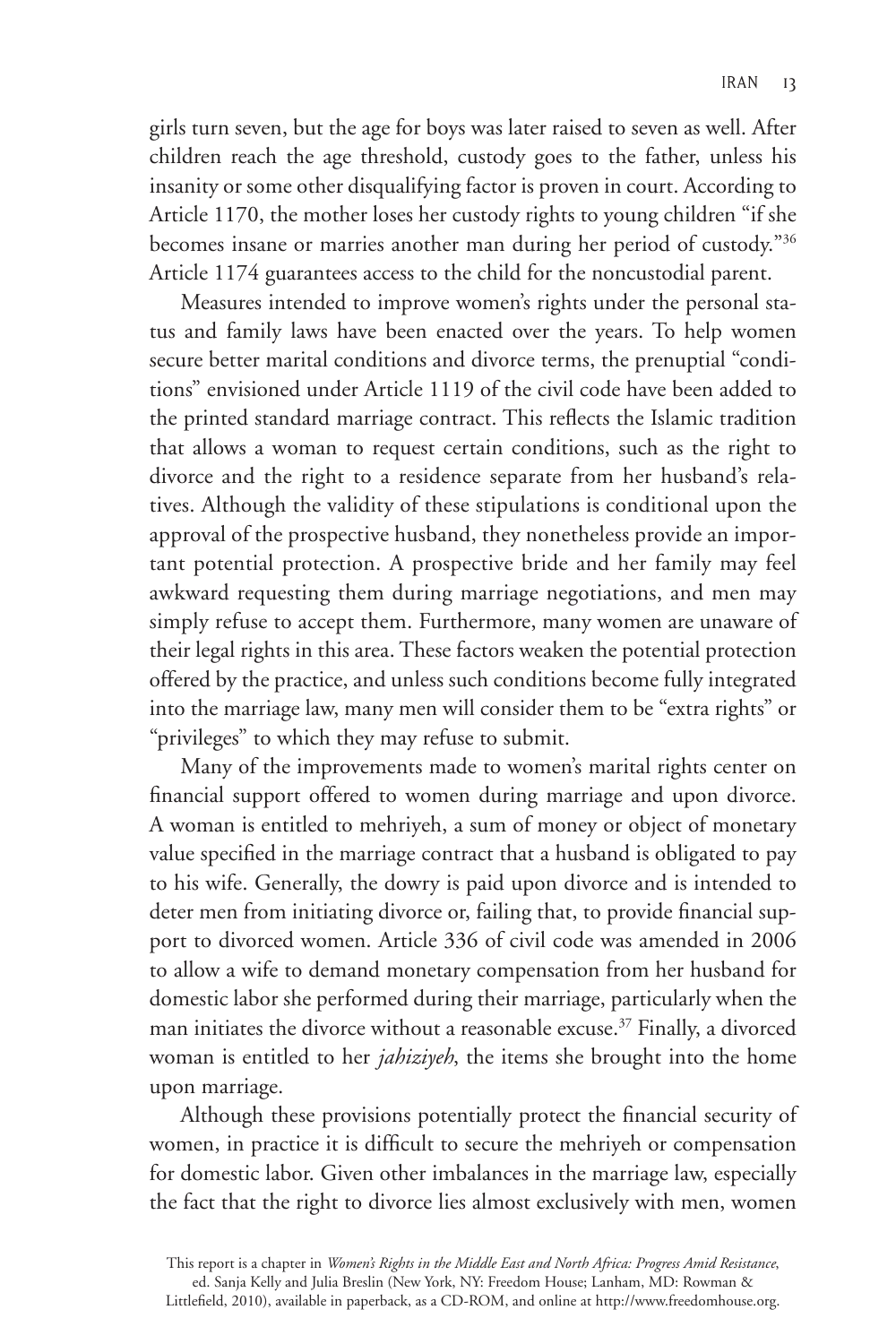often forfeit their mehriyeh and other financial benefits in exchange for a divorce, buying their freedom from unhappy or abusive marriages.

Women's extensive legal vulnerability to divorce, polygamy, sigheh, and loss of child custody, combined with broader economic difficulties in Iran, has led prospective wives and their families to demand extremely large mehriyeh as a protective measure. This in turn adds to prospective husbands' apprehension about marriage, given rising unemployment and housing costs and their obligation to support their new families financially. The resulting delayed or precarious marriages have added to social problems in the country.

Women are legally protected from slavery and gender-based, slavery-like practices. Iran is a member of all major international conventions against slavery and human trafficking for both labor and sexual exploitation. However, academic research and official reports indicate that the number of runaways and the rate of drug addiction and prostitution among girls is rising, adding to the vulnerability of poor or lower-class women.<sup>38</sup>

Women and men are both subject to state-sanctioned torture and cruel, inhuman, or degrading punishments for political activism or sexual transgressions. For example, individuals found guilty of adultery can be sentenced to death by stoning under Article 83 of the penal code, although such convictions are rare due to relatively strict evidentiary requirements. In practice, significantly more women than men are sentenced to stoning. The punishment's legality has important implications and is based on the assumption that sexual relationships are to be punitively controlled by religious authorities rather than governed by the mutual consent of two adults. Moreover, the public ritual surrounding these tortuous killings reinforces violence, cruelty, and misogyny in general.

Iran and the Sudan are the only Muslim-majority countries that have included stoning in their criminal codes. $39$  In the 1980s, bowing under domestic and international pressure, Ayatollah Khomeini issued a decree banning the practice, but after his death, some local judges began implementing the punishment again.<sup>40</sup> In 2002, Ayatollah Mahmoud Hashemi Shahroudi, the head of the judiciary, declared a moratorium on stoning, but the practice continued, particularly in small towns. State authorities usually deny that this punishment is carried out, but because it has not been outlawed, some local judges consider it a matter of discretion. Following the stoning of two men in January 2009, a spokesman for the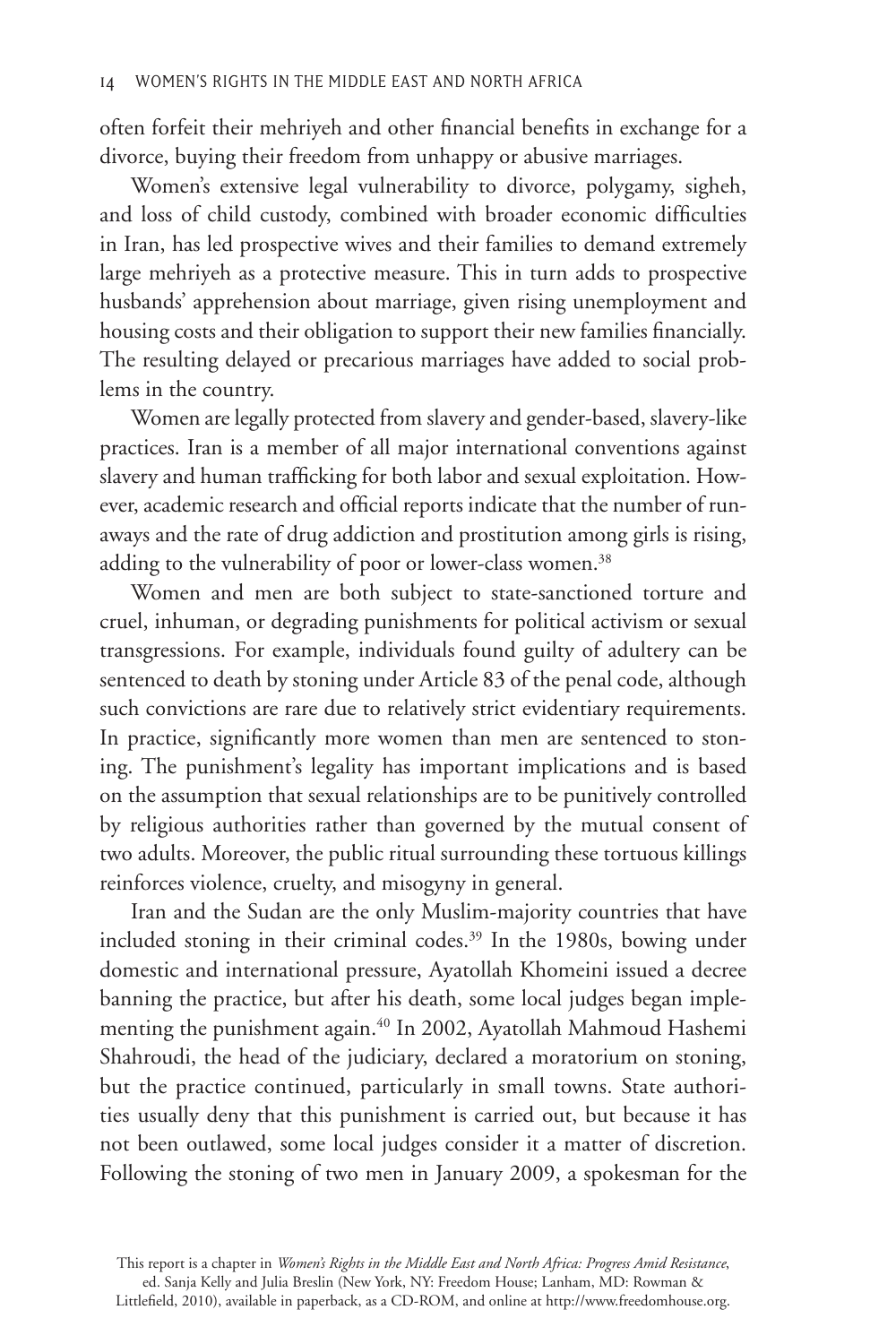judiciary, Ali Reza Jamshidi, stated that the moratorium was considered only advisory and not binding.<sup>41</sup>

In mid-2006, a group of lawyers, academics, and activists inside and outside Iran formed the Campaign to Stop Stoning Forever, which has been relatively effective in exposing the practice, providing legal assistance, and conducting advocacy work. In the subsequent months, the group identified and provided legal representation for nine women and two men sentenced to death by stoning, which resulted in reduced punishment in several cases. As of July 2009, a bill that would ban stoning was under consideration by the government.<sup>42</sup>

Sexual relationships are only permissible within the construct of a legal, heterosexual marriage. Homosexual acts between men are illegal and punishable by death under Article 109 of the penal code. Proof is established by the testimony of four male witnesses; the testimony of women—even in conjunction with men—may not establish the crime. Homosexual acts between women (*mosaheqeh*) are outlawed under Article 127, and while the standard of proof is the same, the punishment is far less severe. Women convicted of mosaheqeh are subject to as many as 100 lashes under Article 129, unless they repent before witnesses give their testimony. If a woman is convicted for a fourth time, the punishment is death under Article 131.43

Violence against women is a frequent topic of discussion in the media and within NGOs, but political and cultural factors have prevented systematic studies on this issue. It can take a number of forms—physical, sexual, psychological, financial, and political—and is not limited to the home or family, as women can encounter violence in the workplace or in the community due to societal prejudices or biases in the law.<sup>44</sup>

During the reform era that lasted from 1997 to 2005, the media were able to conduct investigative reports that uncovered various forms of violence against women throughout Iran. However, coverage has been more limited as media restrictions have increased in recent years. Sporadic reports indicate ongoing "honor killings" and serial killings of women in different regions. Close to 50 women were murdered during 2008 in four reported cases of serial killing in Abadan, Karaj, Varamin, and Gilan. According to one report, even the state-run newspaper *Iran*  was pressured to refrain from publishing information related to these murders.<sup>45</sup>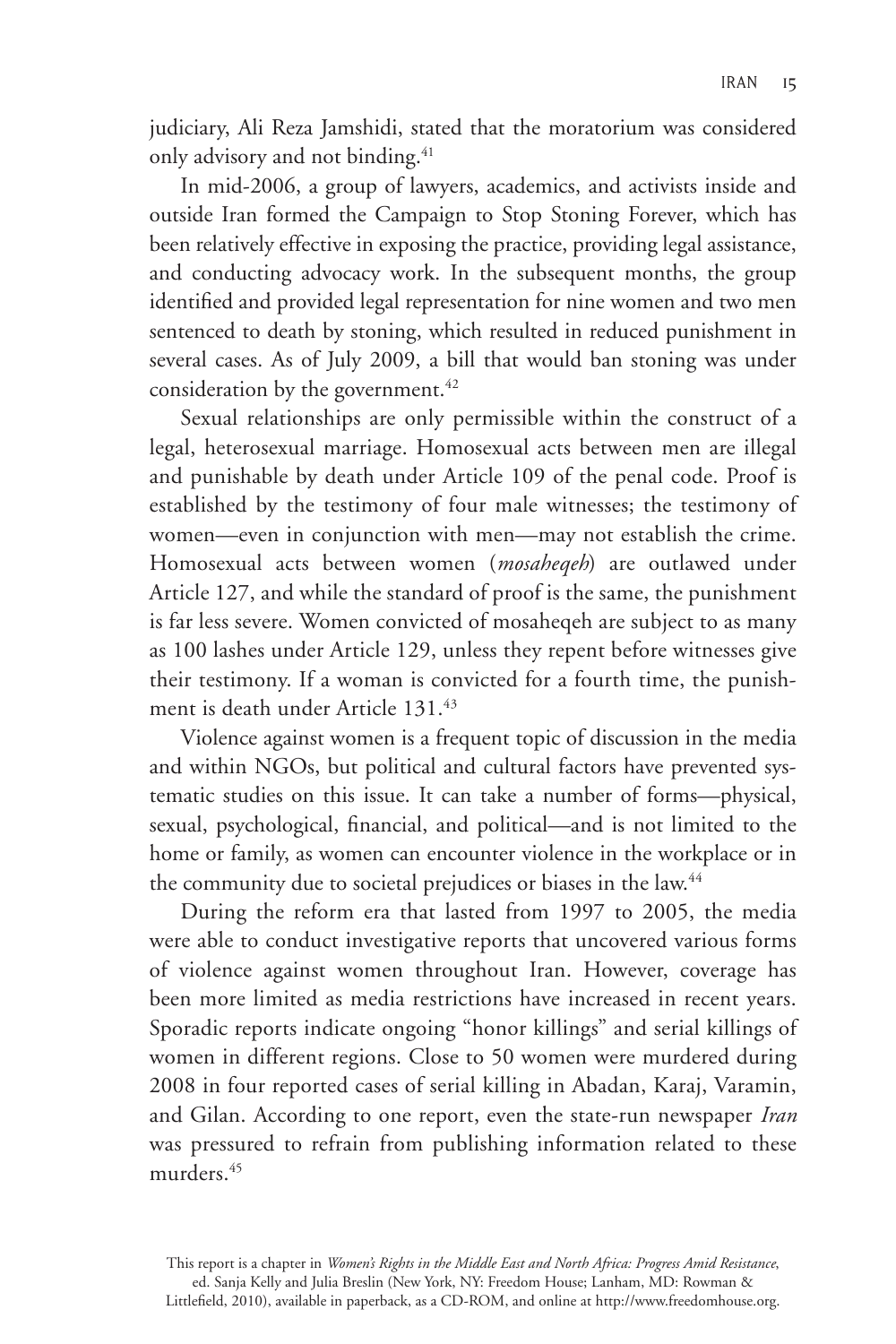No specific law criminalizes domestic violence, and Iran has no public or private shelters for abused women. Due to legal shortcomings, societal attitudes, and the very nature of such abuse, domestic violence remains a private hardship. Victims who turn to the police are treated no differently from those who are attacked by a stranger. They can be compensated through the diyeh system of the penal code, provided they supply witnesses and medical reports. Victims of bodily injury may also seek out retribution under Article 273 of the penal code. Sexual harassment in public places is outlawed under Article 619 of the penal code, which generally prohibits verbal or physical harassment of women or children in public places. If convicted under this statute, offenders face two to six months in prison and up to 74 lashes.

Certain laws and cultural practices reinforce violence against women. Polygamy and temporary marriages destabilize spousal relations, increasing the likelihood of domestic violence. In addition, rape is not criminalized as a distinct offense. Instead it falls under the penal code's Article 63 definition of adultery, as sexual intercourse between a man and a woman "forbidden to each other." The victim of rape can assert that she committed adultery under duress and escape punishment, but this claim is difficult to establish because judges often look to the clothing and behavior of women—rather than the aggression of the perpetrator—for the "cause" of the rape.46 Because the satisfaction of the husband's sexual needs is considered a wife's duty, spousal rape is not seen as a crime.

#### *Recommendations*

- \* Rape, defined as sexual intercourse without mutual consent, should be distinguished from consensual extramarital sex in the penal code.
- \* Equal legal rights concerning divorce and child custody should be granted to men and women. This will have the added benefit of reducing the need for an extremely large dowry designed to protect women from divorce and its consequences.
- $\bullet$  The Majlis should draft a law banning domestic violence, with provisions for law enforcement training, complaint collection and adjudication, restraining orders, protection against retaliation, and compensation mechanisms. The government should also provide support for the establishment of women's shelters.
- F Women's rights NGOs should intensify their educational and training efforts and provide legal and psychological counseling with regard to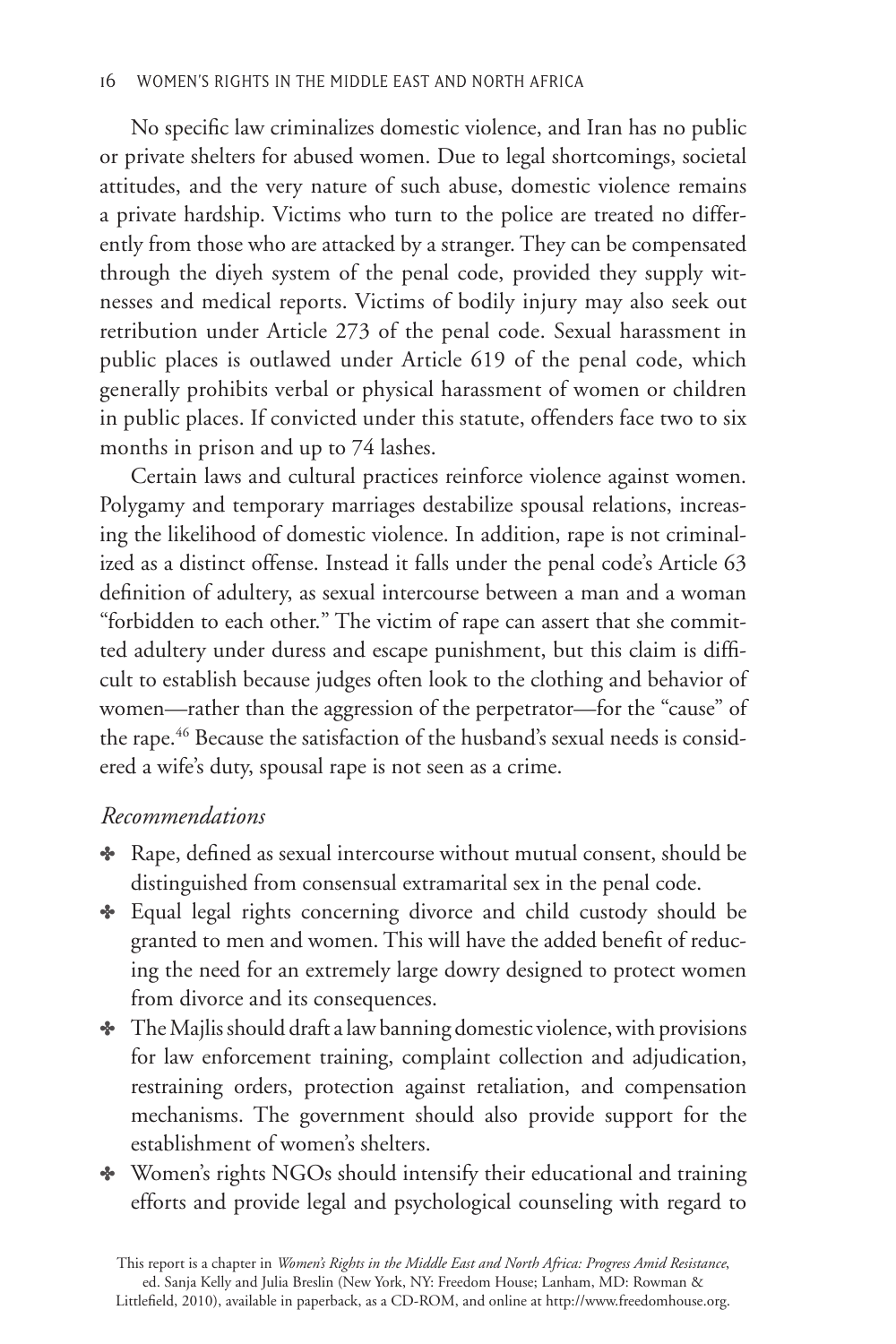anger management, domestic violence, and child abuse. The government should support such activities and protect them from harassment by state and societal actors.

F NGOs should form task forces to conduct a needs assessment and propose legal reforms concerning serial murder, honor killing, rape, and other forms of violence against women.

### **ECONOMIC RIGHTS AND EQUAL OPPORTUNITY**

Iranian women's economic status does not yet match the remarkable expansion in their literacy rates, educational attainment, and sociopolitical activism. As of 2006, the female labor-force participation (LFP) rates in the formal sector of economy remained very low: 12.6 percent in urban areas and 12.3 percent in rural areas, for an overall female LFP rate of 12.5 percent, compared with 66.1 percent for men. These official statistics may be misleading, as data on women's overall economic activity, especially in the informal and private sectors, have been inconsistent and the subject of debate among economists. Depending on the methods of assessment and criteria used, the estimates have varied widely and they mostly give results much higher than the official rates. For example, the World Bank, whose figures include both the formal and informal sectors, estimated the 2006 LFP rate at 32 percent for women and 75 percent for men. $47$ 

Women hold a minimal share of executive, administrative, and managerial positions  $(3.4 \text{ percent as of } 2006)$ .<sup>48</sup> This is due in part to the bulging youth population and its rising demand for new jobs, combined with cultural and ideological biases that give priority to hiring and promoting men, especially in the private sector.

Trends in women's economic rights reflect the impact of changing state policies, legal reforms, and cultural attitudes. A considerable decline in female LFP and employment in the aftermath of the 1979 Islamic revolution has been attributed to the impact of policies such as compulsory sex segregation, the weakening of the private sector, and disruption in trade and industries that had served as important sources of employment for women in previous years.<sup>49</sup> Unlike many other developing countries, which rely on cheap female labor in manufacturing for exports, female employment in Iran has gradually shifted away from the agricultural and manufacturing sectors, such as the export-oriented carpet industry, and toward the service sector, particularly education, health, and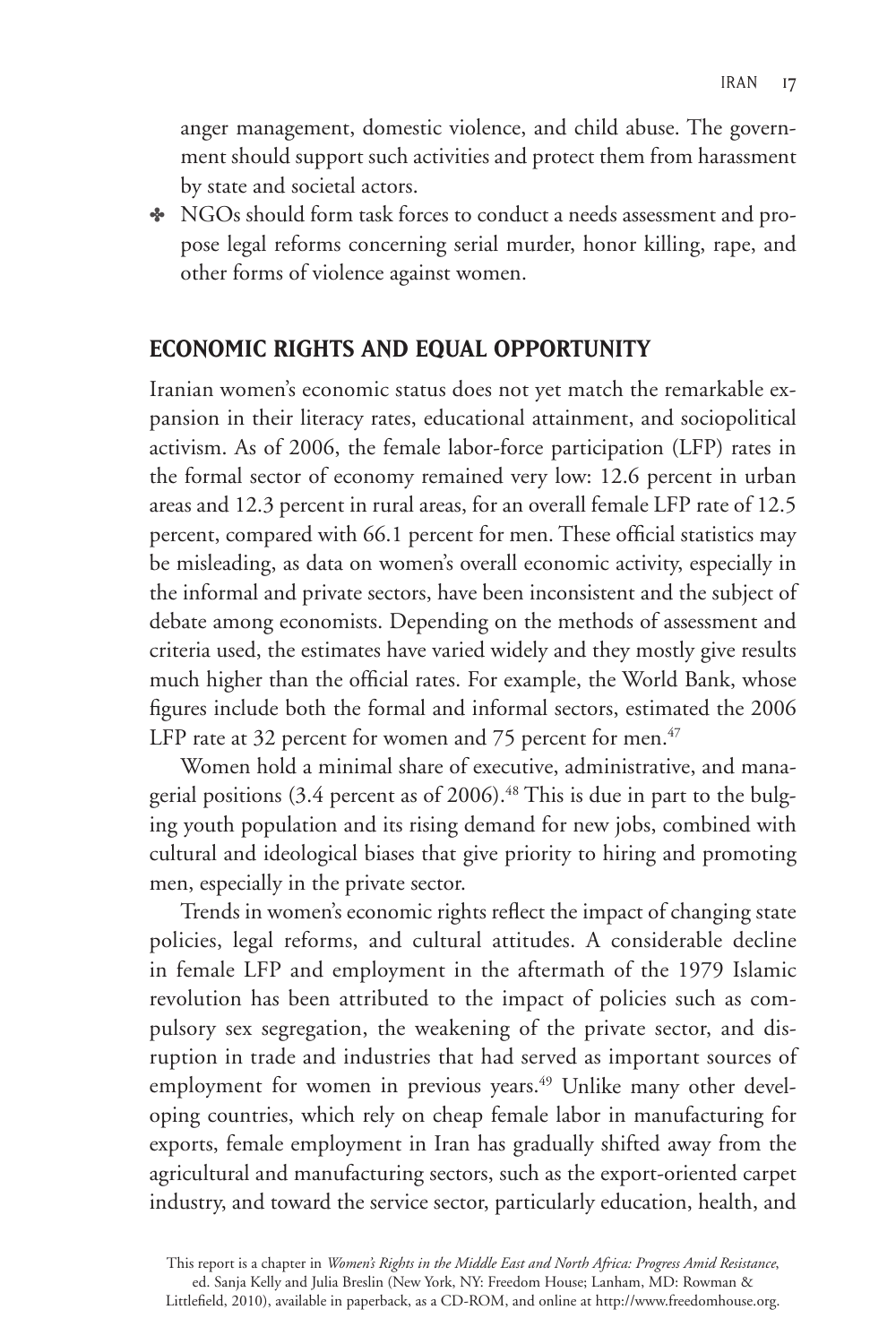social services.50 This shift is the result of many different factors, including "particularly large oil revenues, a demographic transition, and rapid expansion of female education."51

Article 38 of the 1991 labor law mandates equal pay for equal work and prohibits discrimination on the basis of sex in determining wages. However, this requirement is not always enforced, and women workers do not receive the same retirement and family benefits as men. According to Article 75 of the labor law, women are barred from dangerous jobs and hazardous working conditions, the definition of which is established by the Ministry of Labor and Social Affairs.<sup>52</sup> This law is reinforced by the right of a husband to prevent his wife from taking up employment that is "incompatible with the family interests or the dignity of himself or his wife."<sup>53</sup>

Certain benefits concerning maternity leave and job security are allotted to working mothers. Under legislation passed by the Majlis in 1995, the duration of paid maternity leave for breastfeeding mothers in both the public and private sectors increased to four months. This law requires public employers to provide working mothers with sufficient breaks and proper locations in the workplace to breastfeed their babies.<sup>54</sup> According to a decree issued by one of the agencies of the Ministry of Labor and Social Affairs in 1992, employers are required to provide childcare centers located near the workplace of their female employees, preferably in the same vicinity or building.<sup>55</sup>

Some legal measures intended to protect female employees with regard to their maternal roles and responsibilities have negatively affected women's chances for employment. For instance, a 1983 law that encourages women to become part-time instead of full-time employees was supposedly intended to ease pressure on working mothers. In practice, however, the policy has contributed to the rise in female unemployment, because many employers have preferred full-time male workers.<sup>56</sup> In addition, there are no specific laws against gender-based discrimination or sexual harassment in the workplace or in universities, and no labor unions offer support to victims of such violations. These factors constitute major hurdles for those seeking justice.

A married woman has the right to independently manage her own property under Article 1118 of the civil code, and few legal barriers limit this right. Under Note 2 of Article 987 of the civil code, women who renounce their Iranian citizenship for that of their husband lose the right to own "landed property" where such ownership would give "economic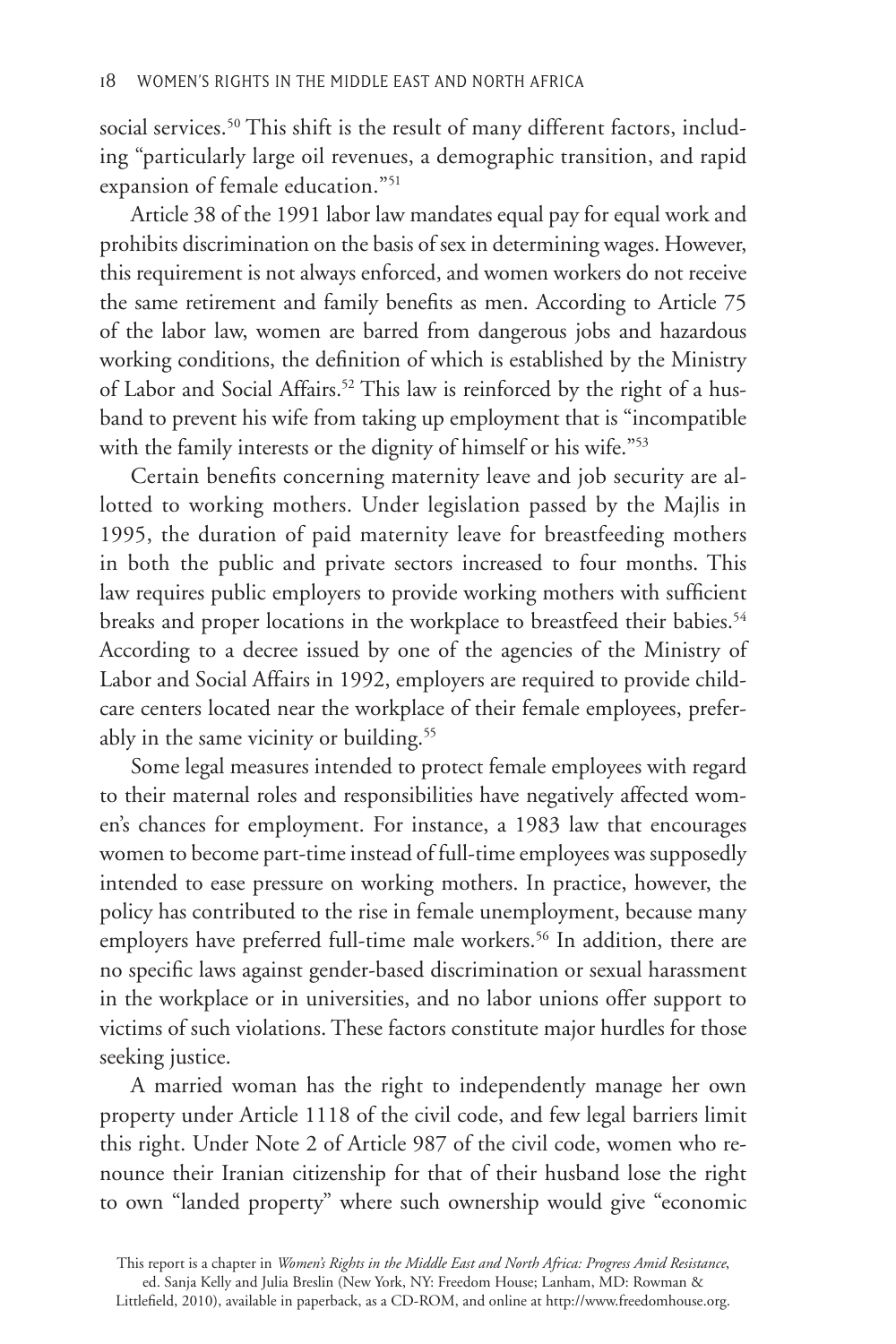dominance" to a foreigner. Similarly, women have the legal right to independent use of their income and assets. However, many women face de facto discrimination or restrictions due to the normative male control over the material affairs and income of the family. For instance, women's more limited access to spatial mobility, travel, and trade due to sex segregation constrains their ability to enter into business or put their own land and property to economic use.

The civil code's inheritance laws contain many gender-based inequalities, reflecting the traditional duty of men to support the female members of his family. When a couple is childless, a widow may inherit one-quarter of her deceased husband's estate, while a widower may inherit one-half of his deceased wife's estate, with the remainder going to other beneficiaries. If they have children, the widow is entitled to one-eighth and a widower to one-quarter of the deceased spouse's assets.<sup>57</sup> Article 907 mandates that, upon the death of a parent who leaves no surviving mother or father, daughters inherit half the share of their brothers. Small improvements have been made to women's inheritance rights in recent years. As of February 2009, women may inherit immovable property, such as land, from their deceased husbands, whereas previously their inheritance was limited to moveable property. Also as of 2009, insurance companies are obligated to pay equal compensation (diyeh) for the death of a woman and a man.

Women are not always able to exercise the limited inheritance rights they have under the law. Cultural norms encourage women to forgo their inheritance, either to keep property within the family or so that male kin control the selling and division of the inherited assets.

Women's right to education and to enter into business contracts and activities are limited more by traditional societal attitudes than legal barriers. A husband can legally prevent his wife from working outside the home only if he can prove to the court that her occupation is incompatible with the reputation and well-being of the family.<sup>58</sup> The requirement that a married woman lives in her husband's residence can also affect her options for employment. While the wife and family members are expected to move to wherever the husband finds employment, the same is usually not expected when it comes to the wife's career. For example, according to Article 32 of the army law, women can be hired into the army and security forces only to fill certain positions, such as those related to health care or female prisons, and the work sites of such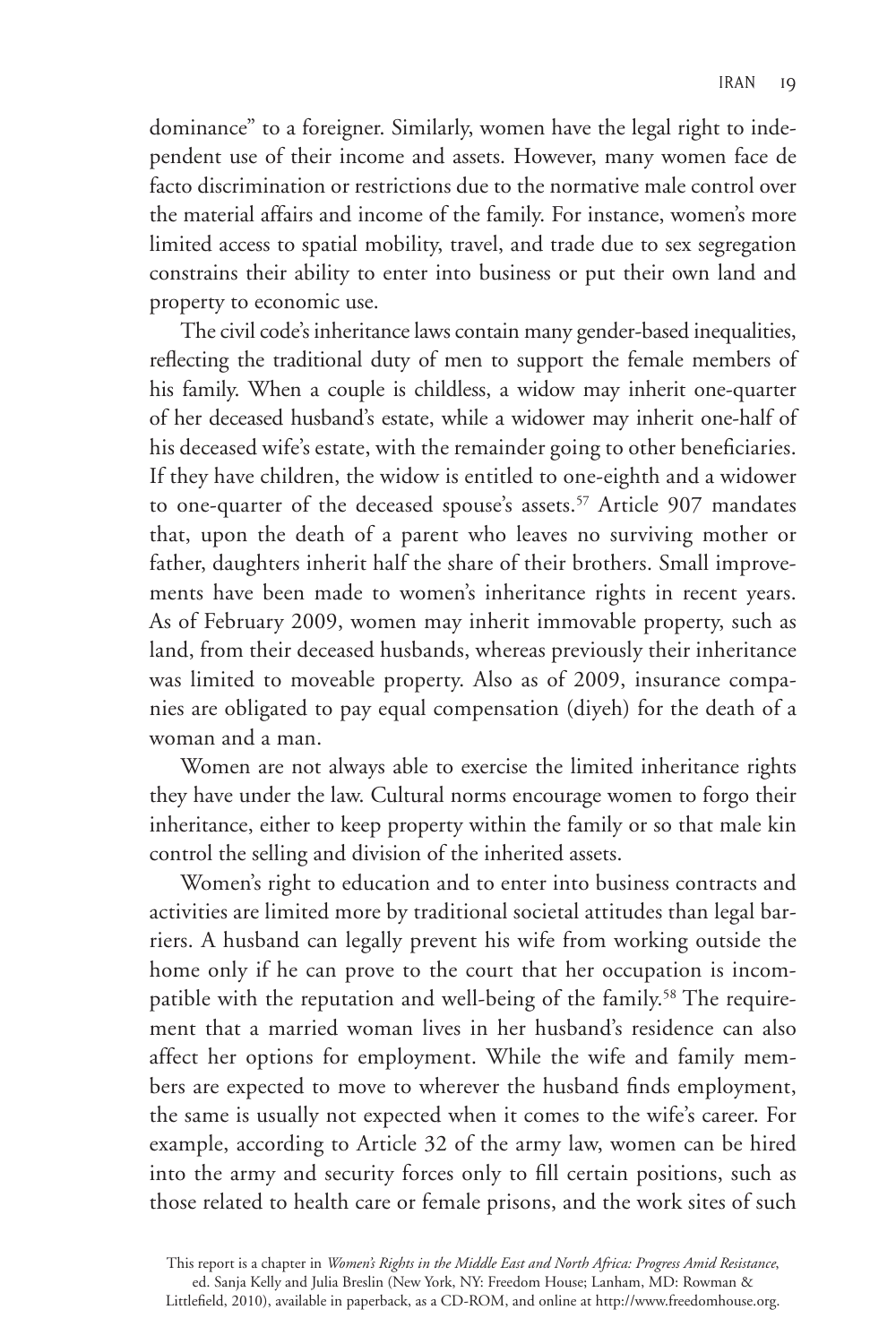employees are determined on the basis of their husbands' place of residence and employment.<sup>59</sup>

The gender gap in education is closing, as evidenced by literacy rates of 87 percent for men and 77 percent for women as of 2007,<sup>60</sup> and women are actually outperforming men at the tertiary level. While initially the Islamic Republic government prevented women from studying in certain fields at universities, most fields of study and employment have been legally open to women since the late 1990s. The number of female students in nontraditional majors such as engineering, medicine, law, and the natural sciences has been growing, and women have also engaged in many nontraditional occupations.

At the same time, female students are increasingly being denied their choice of university because of sex segregation and new regulations introduced in 2007 and 2009, which impose gender quotas and force students to attend university in their hometowns. Women's rights activists have argued that these measures aim to limit the social and geographic mobility of students, especially female students, and decrease the rising proportion of female students in nontraditional fields such as medicine. Especially in small towns and rural or tribal areas, access to schools and op portunities for higher education are much more limited for female students. Unfair and sex-segregated distribution of university facilities and resources on different campuses, such as dormitories, food courts, and libraries, result in dampened morale and a sense of marginalization among female students.

Despite increasing repression of women activists, a coalition of various women's groups came together in 2006 to study and discuss women's concerns in various areas of life. In May 2009, they issued specific demands in a preliminary draft of the "Iranian Women's Charter," upon which many of the recommendations below are based.<sup>61</sup>

## *Recommendations*

F NGOs and the government should work together to improve women's access to employment and education by investing in financial capital allocation, such as credit, loans, and insurance for self-employed women; human capital, such as educational certificates and vocational trainings; and social capital, such as support for women's role in unions, chambers of commerce, and NGOs.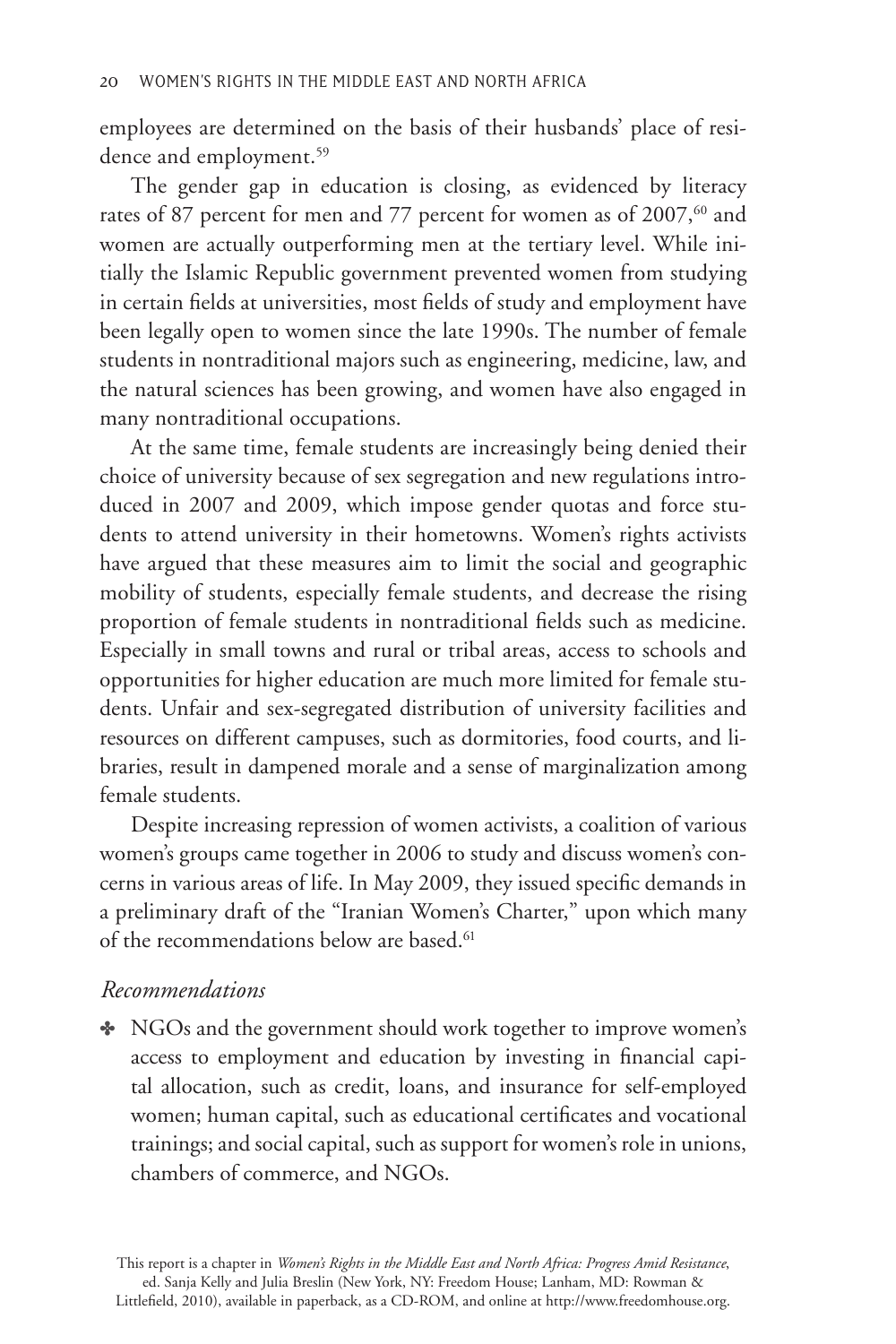- $\bullet$  To improve female labor-force participation rates, the government should establish an affirmative action or quota system within the public sector and provide financial incentives (such as reduced tax) to encourage the employment of women in private institutions.
- $\bullet$  The government should establish a mechanism to allow women to file gender-based discrimination complaints against public or private employers.
- $\bullet$  To support socially vulnerable women, the government should increase budget allocations and encourage the creation of support networks such as microcredit lenders, women's cooperatives, and vocational training and internships for women in both rural and urban areas.
- Special aid programs should be provided to widows, divorcees, single mothers who are their households' sole breadwinners, caregivers in families headed by women, and caregivers to the elderly.
- F Women's NGOs should create exploratory need-assessment and research projects on practices and laws concerning gender-related discrimination in employment and at universities. Particular attention must be paid to sexual harassment and sexual abuse in universities and workplaces, which remains a taboo subject with no legal recourse for the victims.

# **POLITICAL RIGHTS AND CIVIC VOICE**

Even with sex segregation, discriminatory laws, and state policies stressing women's domestic duties, women in Iran play a considerable and very visible role in the public sphere. Using any available spaces and legal rights, they have demonstrated their activism in both formal and informal political and civil society organizations. A growing women's rights movement, especially in the past 10 years, has been challenging discriminatory laws and policies in various areas of life, including those that prevent women from taking part in high-level decision-making and political power. Women's activities have been constrained by some cultural traditions and state repression, especially under the presidency of Ahmadinejad.

Women in Iran have the right to vote and run for public office but are excluded from holding leadership roles in the main organs of power, such as the office of the supreme leader, the Assembly of Experts, the Guardian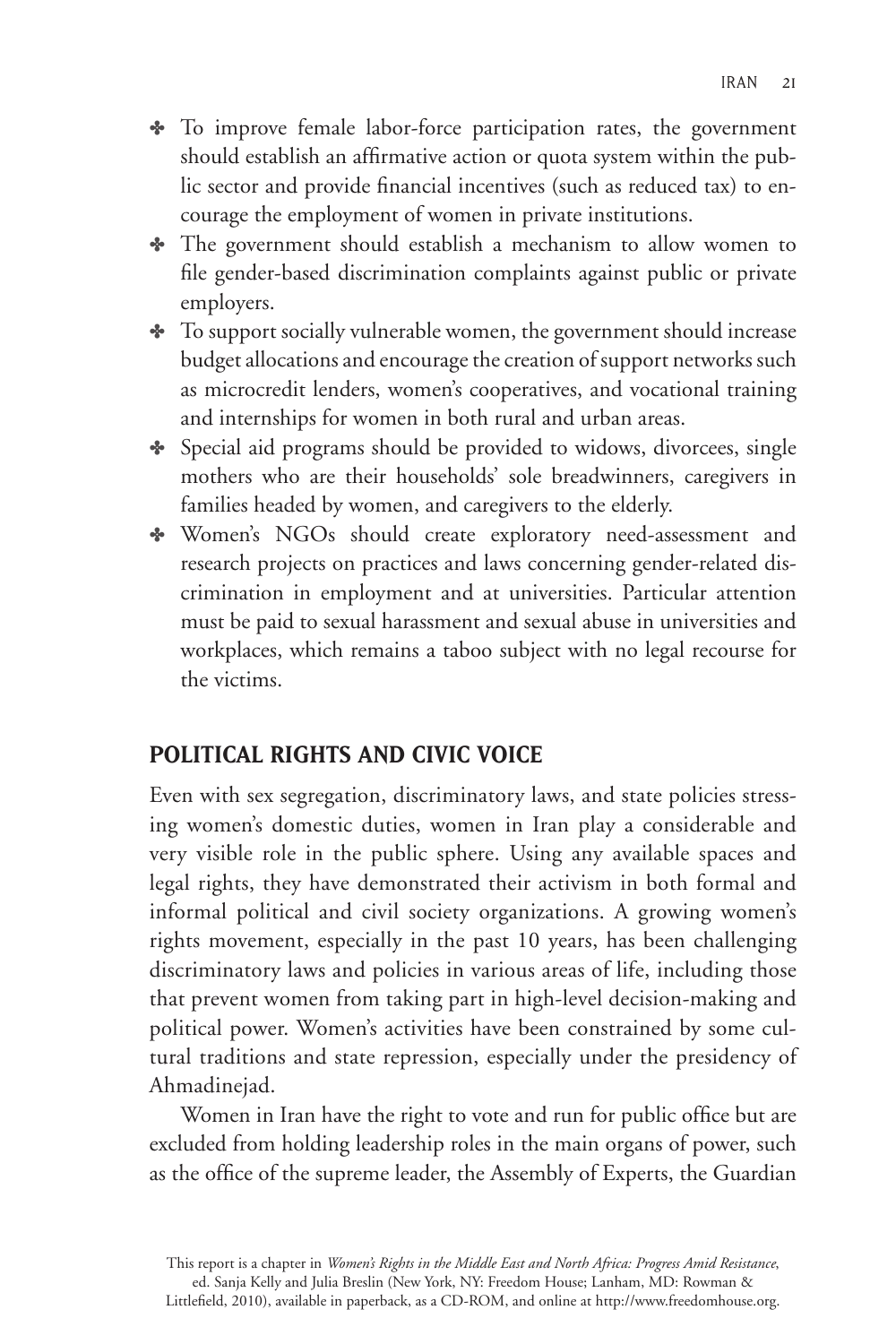Council, the Expediency Council, the judicial branch, and the presidency. These positions have been reserved exclusively for men, most of whom are also clerics. After the establishment of the Islamic Republic, women were barred from serving as judges, and existing female judges—including Shirin Ebadi, Iran's first female chief judge of a district court—were demoted to administrative positions. Changes made in 2003 allowed women to hold the rank of judge and the right to serve as legal counselors, but they remain prohibited from issuing and signing final verdicts.<sup>62</sup>

There has been very little female representation in the executive branch or the diplomatic corps. President Khatami appointed the first woman as one of Iran's several vice presidents, and she also served as head of the Environmental Protection Organization. Another woman was appointed as Khatami's presidential adviser on women's affairs and led the Center for Women's Participation Affairs within the President's Office.<sup>63</sup> Ahmadinejad also chose a woman for this post but changed its name to the Center for Women and Family Affairs. Marzieh Vahid-Dastjerdi, who had held a seat in parliament twice before, was appointed as the Minister of Health in September 2009, becoming Iran's first female cabinet minister. At the same time, two other female minister candidates nominated by Ahmadinejad were rejected by the conservative parliament.<sup>64</sup>

Women play a significant part in politics at both the formal and informal levels, often pushing against state-imposed boundaries regarding appropriate gender roles. Most recently, women influenced the direction and duration of the protests that followed the June 12, 2009, presidential election. Ahmadinejad was declared the winner with 63 percent of the vote in the first round, finishing far ahead of leading opposition candidate Mir Hossein Mousavi, a former prime minister, as well as two other challengers. The official results ran against widespread expectations that the race would be close, and were greeted with skepticism for a variety of reasons. Many voters, reformist politicians, international observers, and some high-ranking clerics described the results as fraudulent, and criticized the administration for dismissing legitimate doubts.<sup>65</sup> Massive, largely peaceful protests took place in Tehran and other cities in the days after the results were announced, and participants used the Internet and other new media to disseminate videos, photographs, and real-time updates of the demonstrations. This became particularly important to the free flow of information as independent and foreign journalists were arrested or sequestered

This report is a chapter in *Women's Rights in the Middle East and North Africa: Progress Amid Resistance*, ed. Sanja Kelly and Julia Breslin (New York, NY: Freedom House; Lanham, MD: Rowman & Littlefield, 2010), available in paperback, as a CD-ROM, and online at http://www.freedomhouse.org.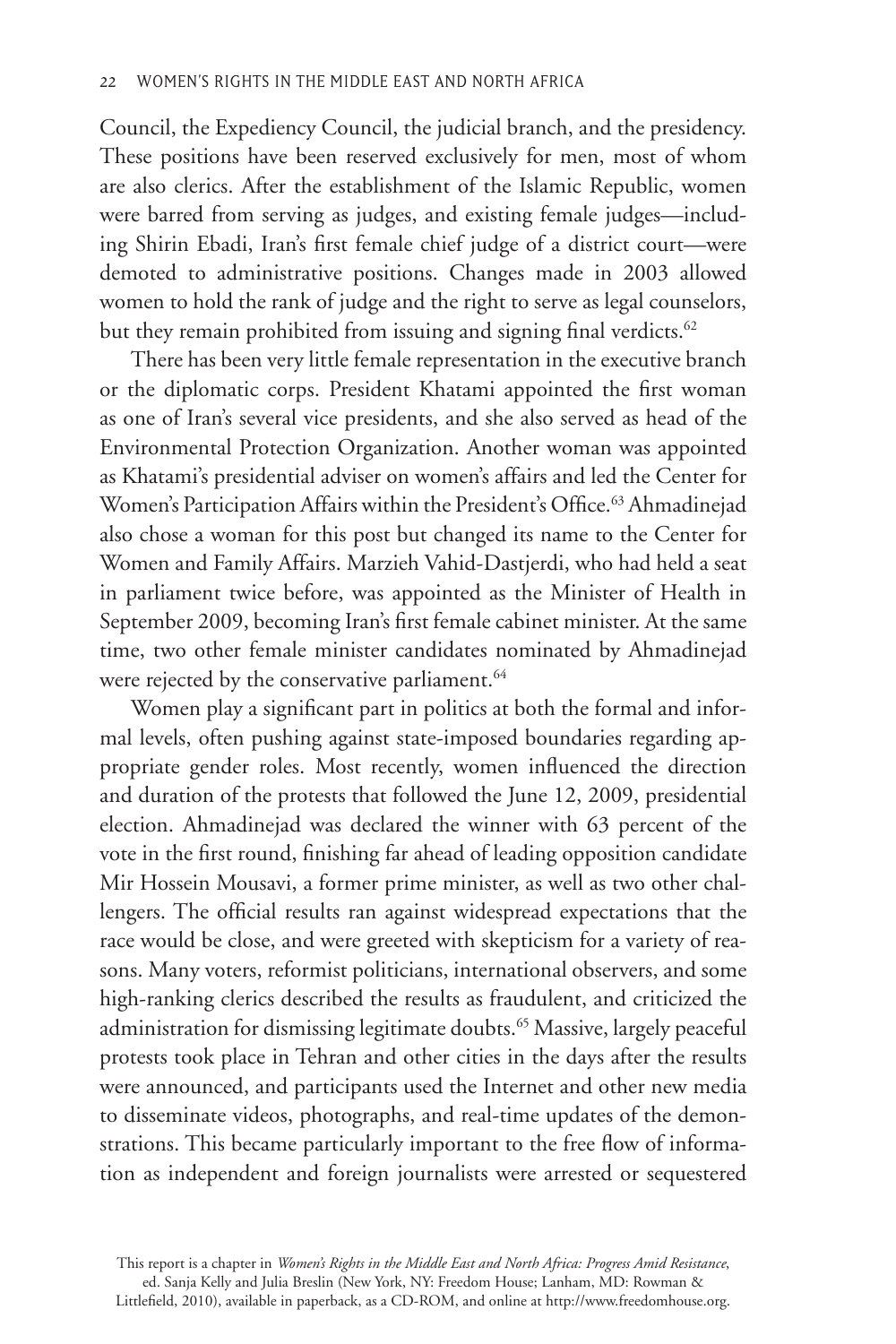from the events, ending the comparatively open media environment that prevailed during the presidential campaigns.

The protests turned violent when the regime unleashed the Basij and other security forces on demonstrators, leaving scores dead or injured. The bravery and commitment displayed by female protesters during these clashes became a central theme in coverage of the events by international media outlets.66 Experts argued that the visibility of women within the protests reflected the frustration and dissatisfaction felt by citizens-particularly young females—prior to the vote combined with the knowledge that women would likely suffer the most if the election's outcome stood.<sup>67</sup> Although the supreme leader's quick and clear endorsement of the official results was supported by the Guardian Council, popular unrest persists and the dispute remains unresolved to date.

Due to the long-standing suppression of secular parties, all 240 registered political parties or organizations in Iran are at least nominally Islamist, and are often broadly classified as either "reformist" or "conservative." Of the registered groups, 18 are women's groups. Some women's rights activists work mainly within these formal and state-recognized political entities, but many others interact with secular or Islamic women who favor oppositional politics. While most feminists have maintained their independence from state-sanctioned bodies and organizations, they still collaborate and build coalitions with women's groups that work within the reformist Islamic camp or lobby the state organs for legislative changes.

Female candidates face a number of gender-specific obstacles while campaigning for office, namely the sex segregation of many public spaces and the difficulty of meeting with male voters or holding mixed-gender assemblies. During the parliamentary elections of 2000, over 500 female candidates competed for available parliamentary seats, more than ever before.<sup>68</sup> The quality and composition of the 10 who won seats in the 290-member Majlis was encouraging, although some, including Fatemeh Haqiqatjou and Elaheh Koolaee, were persecuted by hard-liners due to their outspoken commitment to reform and women's rights issues. A dozen women were elected to the Majlis in 2004, and just eight won races for the Eighth Majlis in 2008. This was the lowest since 1988, when only 30 women ran for office and three were elected.<sup>69</sup> The decline was due in part to the Guardian Council's mass disqualification of reformist candidates and the effects this had on voter confidence in the electoral process. The female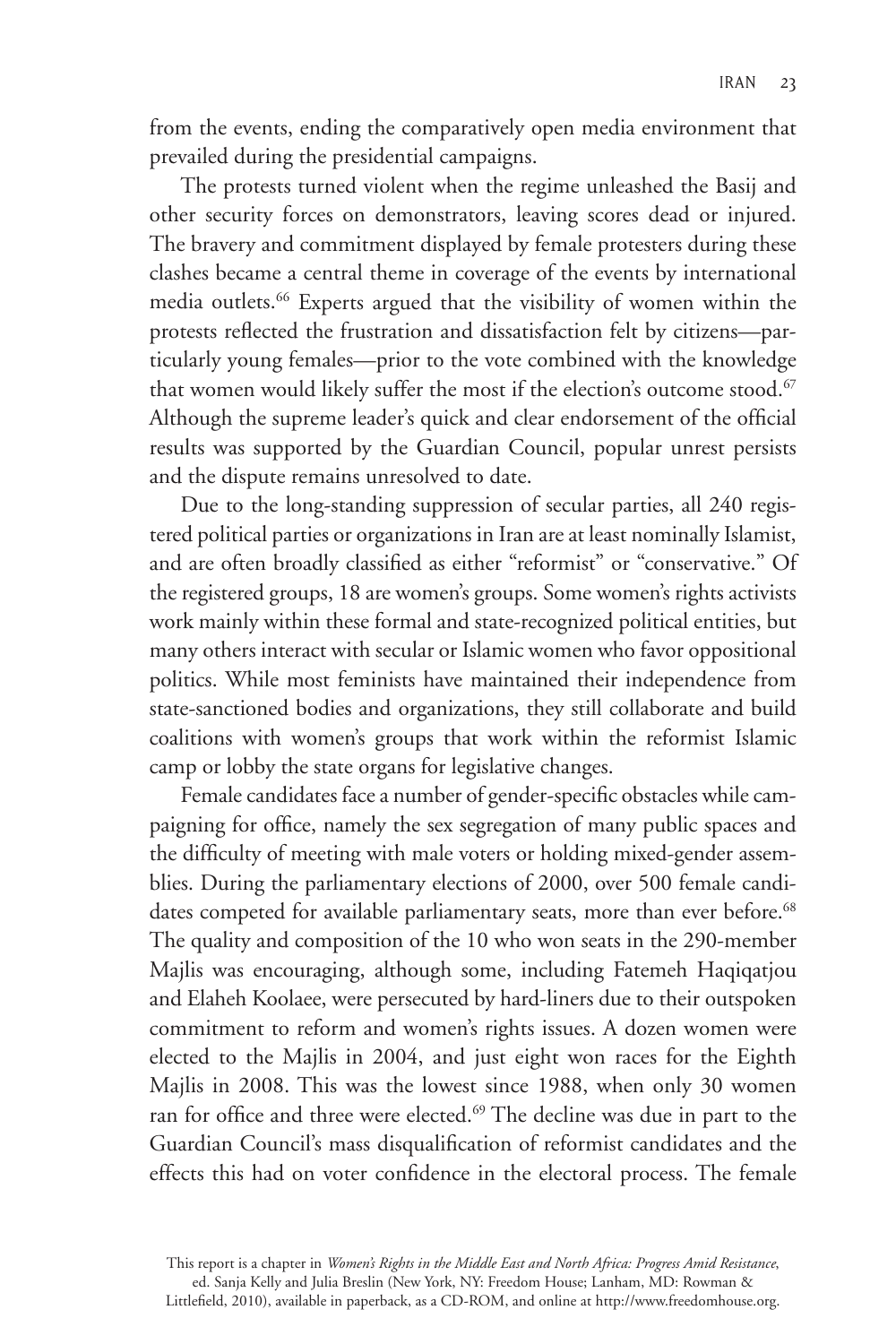deputies elected in 2004 and 2008 have been overwhelmingly conservative, doing little to support women's rights.

In recent years, conservative, Islamic, and reformist women's groups have formed coalitions on certain issues, including the goal of establishing a 30 percent quota for women on their respective parties' electoral lists. While this effort has been so far unsuccessful, allied women's groups in 2008 were able to force changes to the government-proposed Family Protection Bill, aimed at facilitating polygamy and temporary marriage. Moreover, they helped to secure an amendment that allows women to inherit land from their deceased husbands.

In the run-up to the 2001 presidential election, 47 women nominated themselves as candidates, and in 2005 that number grew to 100, though it fell to 40 in 2009. The Guardian Council has disqualified all female candidates, but they do not openly admit that its judgments are based on gender. This is, in part, due to an ambiguous clause in the constitution that requires the president to be a *rajol*, an Arabic word that can mean either "someone male" or "a politically experienced and knowledgeable person." Some reformist women's rights activists, including Azam Taleghani, continue to nominate themselves because they know that there is no consensus among clerics about the meaning of rajol in this context. This approach reflects women's determination to take advantage of any possible opening that could allow them to raise their political profile.

Women have effectively used their involvement in city councils as a method of influencing community life and policies. In 1999, during the first municipal elections, women made up 7.3 percent of candidates; 2,564 urban women and 4,688 rural women ran in municipal and village council elections. More important, many actually succeeded in their bids for office. A total of 1,120 women were elected, winning one-third of the available seats in major cities. Except in the provinces of Ilam, Sanandaj, and Yasooj, women won the highest number of votes in the main city of each province.

Article 24 of the constitution guarantees press freedom, and Articles 26 and 27 protect the freedoms of association and peaceful assembly, but only insofar as they do not conflict with the "basic tenets of Islam" or "Islamic standards." In practice, state authorities exploit this language to restrict, harass, attack, and ban nearly all peaceful assemblies by citizens making legitimate economic or sociopolitical demands. Women's rights activists have been detained for taking part in peaceful assemblies, petitioning to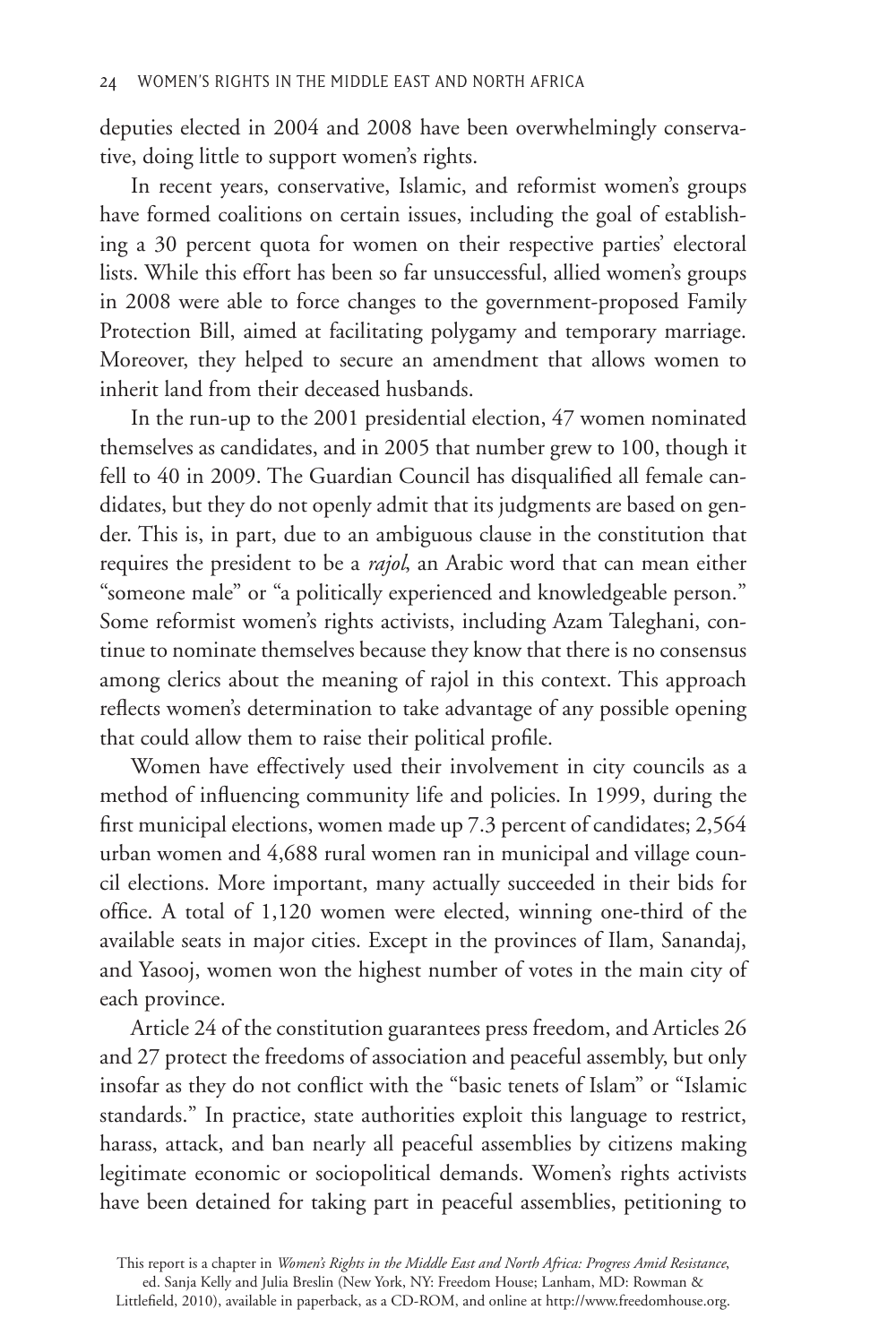change discriminatory laws, or publishing critical commentaries on the Internet.

Freedom of assembly for women has been curtailed in recent years as officials systematically deny women's rights activists the permits necessary to hold peaceful public demonstrations. Informational meetings and seminars are increasingly disbanded, and even small gatherings in private homes have been broken up.<sup>70</sup> Nine women's rights activists were arrested on charges of disturbing public order on June 12, 2008, as they attempted to convene a seminar in honor of the anniversary of the national day of solidarity of Iranian women.<sup>71</sup> Security officials and police prevented the seminar from taking place, and the arrested women were then released within a few hours on absurdly high bail. Twelve other women's rights activists were arrested in March 2009 on Sohrevardi Avenue in Tehran while meeting to visit families of imprisoned social and political activists on the occasion of the Iranian New Year.72 Those arrested were eventually taken to Evin Prison and charged with "disruption of public opinion" and "disruption of public order." All were eventually released on bail, which was set at 500 million rials (US\$50,000).

Radio, television, and most newspapers are controlled by the state or government allies. The remaining independent newspapers and magazines are subjected to state censorship, and they exercise self-censorship on issues related to human rights and women's rights abuses. The state-controlled media rarely offer programs intended to empower women, educate them about their rights, improve their legal and social status, or openly discuss their daily concerns. When such content does appear, it is typically quashed due to objections by conservatives. For instance, the country's most prominent women's magazine, *Zanan*, circulated widely among educated, professional women of both secular and moderate Islamic backgrounds until it was shut down by the government in January 2008. It had been in operation for 16 years, having survived several previous threats, and had published 140 issues.73 Because of this tight domestic media control, civic activists, including women's rights activists, often turn to foreign news services such as the British Broadcasting Corporation, Voice of America, U.S.-backed Radio Farda, Deutsche Welle, Radio France International, and Dutch-based Radio Zamaneh.

The ability to access information—particularly through home Internet service, mobile phone text-messaging (or SMS), and other new communications technology—has been instrumental in women's continued reform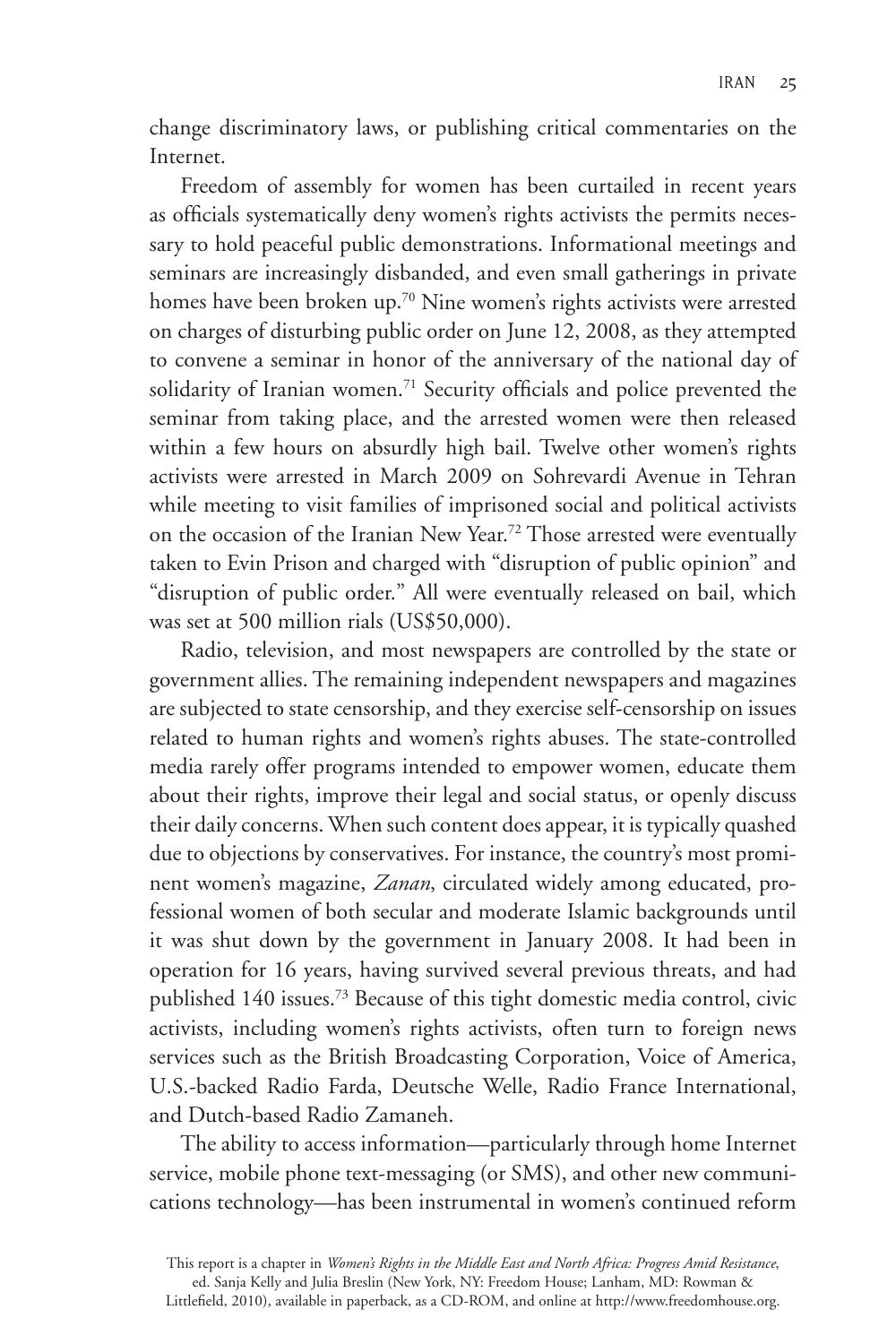efforts. It has led to an explosion of online journalism, websites, and blogs on issues of importance to them. Women's sites and feminist online journals such as Change for Equality, Feminist School, and Meydaan have been filtered or blocked dozens of times by the government, and several bloggers have faced arrest and persecution.

Despite living under highly restrictive conditions, Iranian women have been resourceful and determined, as recent bouts of activism have demonstrated. They have used e-mail and SMS to create networks among activists, mobilize mass support, and mount street protests. The best examples are the Campaign for Equality, the coalitions formed to oppose the recent Family Protection Bill, and the political mobilization surrounding the 2009 presidential election, especially the large coalition formed to press the presidential candidates on two specific sets of women's demands.<sup>74</sup> In the vote's aftermath, the authorities censored traditional domestic media outlets and attempted to block foreign broadcasts, but they also cracked down on Internet access and mobile-phone usage as it became clear that such new media were crucial in organizing protests and communicating with the outside world.

Increased repression under the Ahmadinejad administration has hampered the expansion of the women's movement, forcing activists to make even greater sacrifices as they defend women's political and civil rights. Nevertheless, the level of gender consciousness, the extent of demands for women's rights, and the organizational skills in networking and resource mobilization (at both international and domestic levels) that activists currently enjoy is unprecedented in the history of the women's movement in Iran. This is in part a natural response to the extent of the state's gross sexism and discrimination against women. However, it is also a result of the efforts of women from the growing middle class who are highly educated and—thanks to the expanding global feminist movements—acutely aware of the international standards for human and women's rights.

#### *Recommendations*

• The Guardian Council should immediately and unequivocally declare that women as well as men can stand for election to all public governmental positions. The term "rajol" in the constitution should be clarified to mean "qualified person" rather than "man."

This report is a chapter in *Women's Rights in the Middle East and North Africa: Progress Amid Resistance*, ed. Sanja Kelly and Julia Breslin (New York, NY: Freedom House; Lanham, MD: Rowman & Littlefield, 2010), available in paperback, as a CD-ROM, and online at http://www.freedomhouse.org.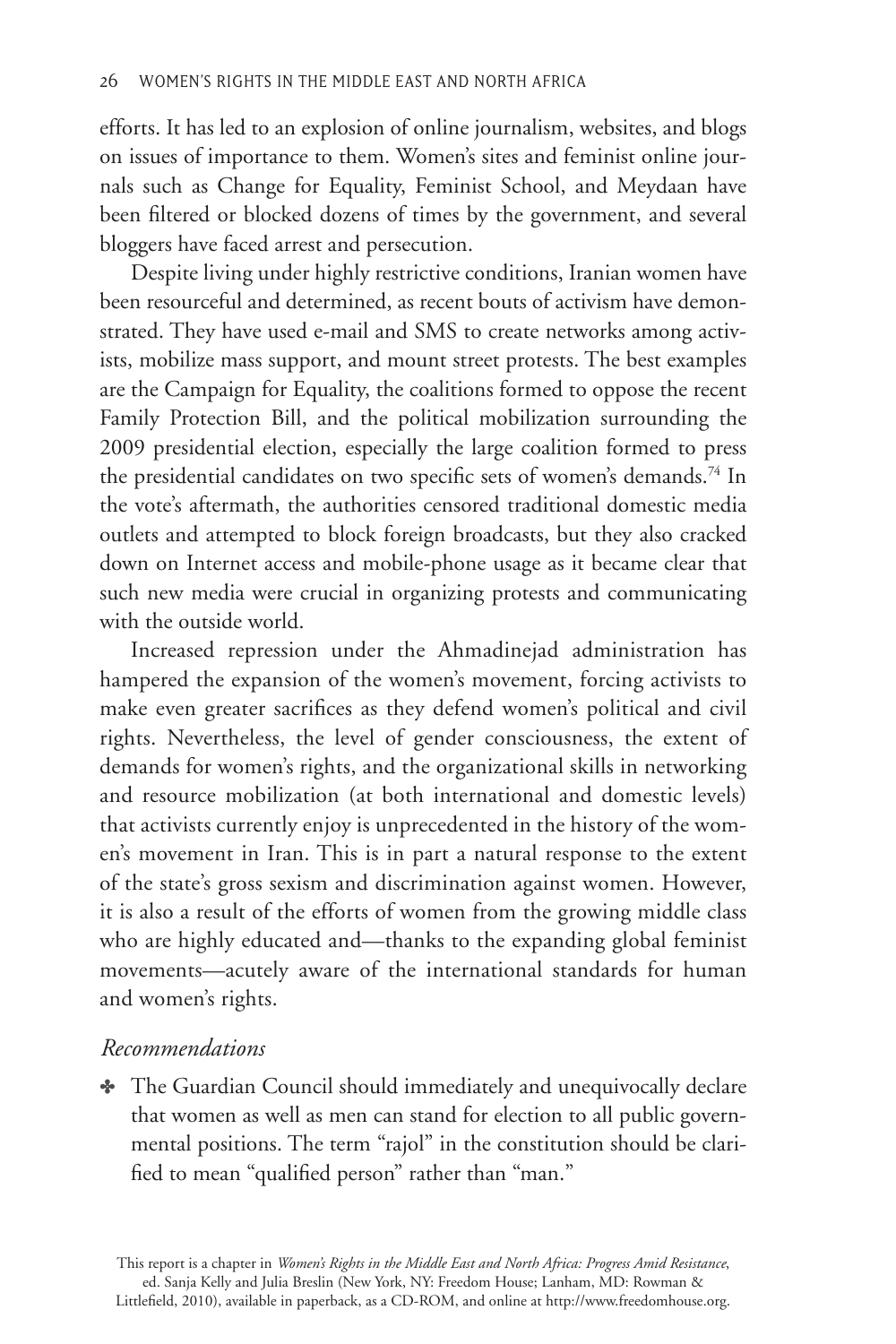- All political parties should establish a quota system under which women would account for 30 percent of their candidates.
- $\triangleq$  The government of Iran should uphold women's rights to freedom of assembly and political participation in the process of reform toward nonviolent and egalitarian laws and policies.
- Government filtering of the websites of women's rights groups should be stopped.
- F The government should restore the license and free operation of *Zanan* magazine and other independent media outlets so that women have a balanced, objective, and open platform for dialogue regarding gender issues.
- F Women's NGOs and women who are active in political parties should offer workshops and training programs—especially for high school girls—on successful debating and public speaking skills, leadership and organizational skills, managing political campaigns, and demandcentered coalition building.

# **SOCIAL AND CULTURAL RIGHTS**

Despite many cultural, political, and legal restrictions, women in Iran have a visible presence in contemporary literature, poetry, art, and cinema. A number of best-selling books and award-winning movies are the creations of female writers and directors. Women's health indicators have also improved considerably. A marked decline in the fertility rate has been associated with gains in women's literacy rates and overall health status. Yet the stresses stemming from economic hardship and increased political repression in the last five years have negatively affected psychological wellbeing and cultural productivity, including of women activists.

Health care for women has improved over the past few decades, and women activists have played a remarkable role through their voluntary and NGO activism in different parts of Iran.<sup>75</sup> Today, women have reasonable access to family planning methods, which has helped reduce the fertility rate from 6.0 births per woman in 1986 to 2.0 in 2005. There has also been an expansion of primary health care networks, an overall increase in life expectancy, and a more than 50 percent decrease in child mortality rates, which has also reduced the motivation for multiple births. All these seem to correlate with an increase in the literacy rate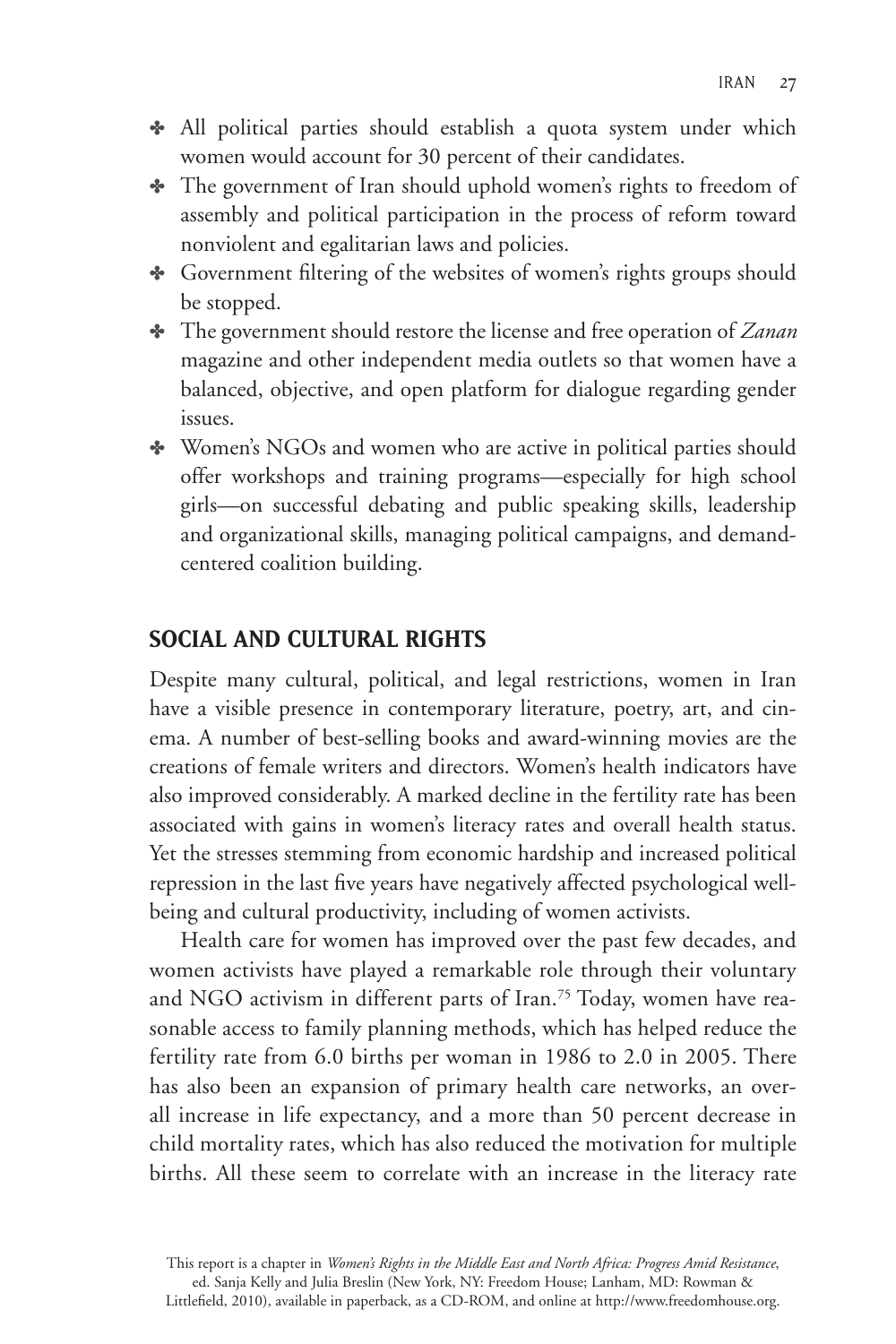among women, from 36 percent in 1976 to 80 percent in 2005, and an increase in the average age of first marriage for women, from 20 in 1986 to 24 in 2005.

Although access to birth control and reproductive care has increased in recent years, women have limited control over their own care as written permission from the husband or father is needed for major surgical operations. Abortion remains illegal under the penal code, except where the life of the mother is threatened and "ensoulment"—exhibited by signs of life as established in Islamic law—has not occurred in the fetus.<sup>76</sup> It is unclear whether a pregnancy that threatens a mother's life but has progressed to ensoulment could be legally aborted. Illegal abortion is punishable under the diyeh, or compensatory, section of the penal code, but can also be punished through qisas, or retaliation, if it occurs after ensoulment. The father or paternal grandfather is the guardian of the fetus and is therefore entitled to the blood money and retaliation.

If someone other than the mother causes the abortion, the amount of diyeh depends on the fetus's stage of growth until it gains its "human spirit." After that point, Article 487 of the penal code indicates that a male fetus draws the full diyeh of a male human being, a female fetus draws half that amount, and a fetus of uncertain sex is worth three-quarters of the sum for the male. According to Articles 623 and 624, doctors or any other individuals who play a role in illegal abortion are also punished with prison terms ranging from three months to five years, and payment of diyeh.77 If the mother aborts her own pregnancy, Article 489 requires her to pay the fetus's full diyeh to the father or his family.

Women are protected by law from harmful traditional practices such as female genital mutilation (FGM) and forced marriage. Article 479 of the penal code establishes qisas for the cutting of women's genitalia; the amount of blood money owed to the woman depends on the extent of the damage done. In practice, however, FGM is sporadically practiced in certain parts of Iran, in particular Iranian Kurdistan. However, research indicates that as awareness regarding the hazards of FGM increases, educated parents are refusing to impose the practice.<sup>78</sup>

During its formative years, the Islamic Republic deliberately presented sex segregation and mandatory *hijab* (veiling) as the hallmarks of its cultural identity. However, there has never been a consensus among the ulema on the meaning and extent of Islamic hijab; some do not consider it to be a mandate under the Koran. Conservative clerics and authorities view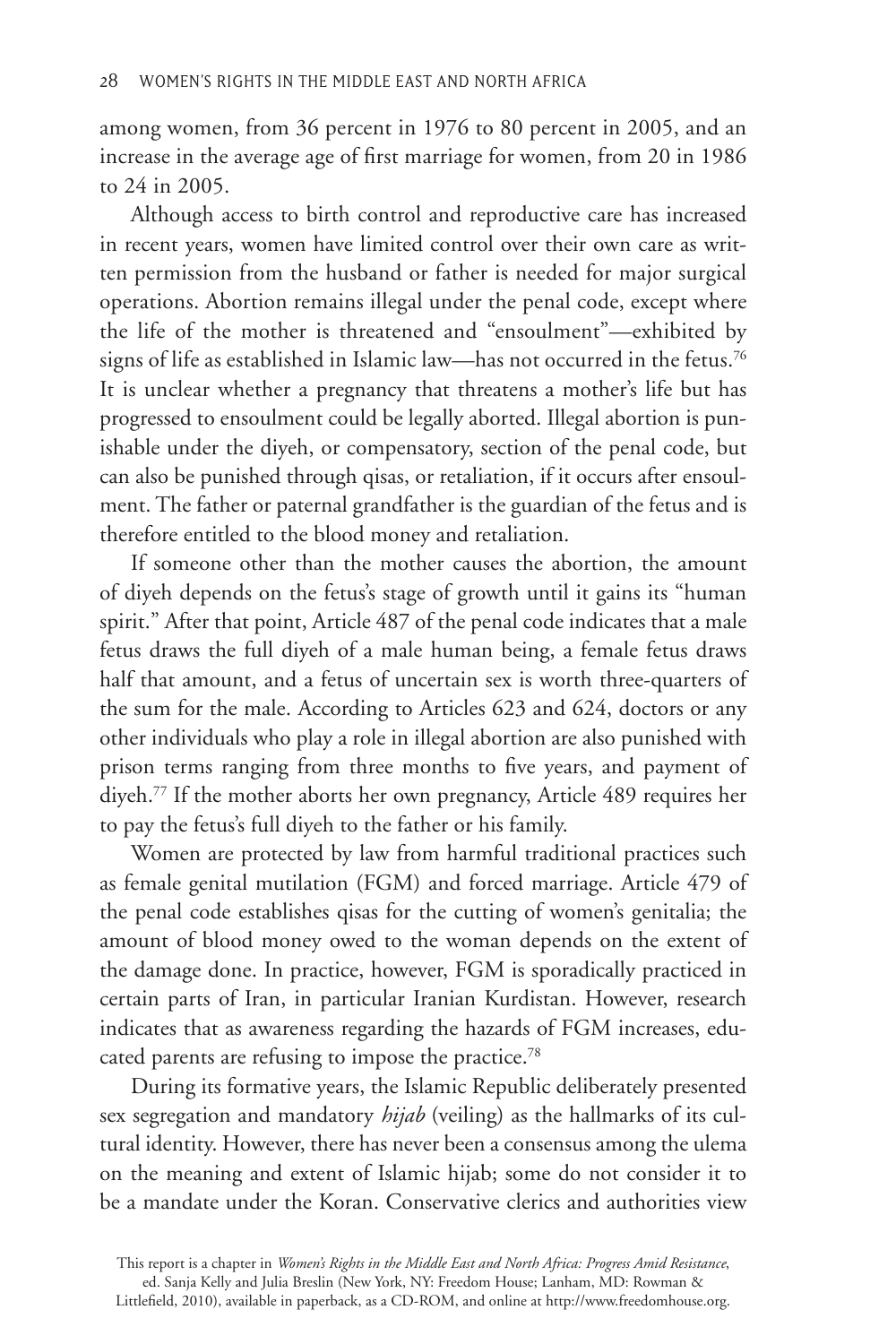*chador* (an all-encompassing black cloak worn over street clothes) as the most desirable hijab, with some considering the garment to be an Islamic mandate. However, the less restrictive *manteau-rusary* (a long overcoat, trousers, and a head-scarf) is increasingly acceptable, and the number of women in chadors is decreasing. Many women in major cities have turned the dull color and form of manteau-rusary into colorful, stylish fashions and are using cosmetics in larger numbers, although they risk punishment for doing so.

Women influence their local communities by engaging in civic activities, often through membership in NGOs. In 1997, there were only 67 NGOs devoted to women's and children's rights; by 2005, encouraged by the Khatami administration, this number had reached 480.79 Through their participation in NGOs, women are able to advocate for environmental protection and promotion of sustainable development programs. They have established cooperatives, community-based sources of fundraising and loans, local libraries, study groups, and cultural centers. Some are involved in raising awareness about AIDS and the dangers of drug abuse, while others provide antiviolence training, or legal advice and protection for battered women. Still other groups work to improve the living conditions of the poor and working-class women.<sup>80</sup> However, the antireformist backlash under Ahmadinejad's presidency has hampered the ability of some NGOs to effectively advocate for change, and the growth of the nongovernmental sector has slowed since he came to power.

Women participate in print and electronic media as journalists, and some even host regular shows, albeit less frequently than men. The Association of Women Journalists was formed to address gender-specific discrimination and the concerns of female journalists. Despite this female presence, women's rights defenders have little or no access to the conventional media.

Single mothers and women who are the sole breadwinners for their families are among the most vulnerable groups in society, and their numbers are steadily increasing. Official reports indicate that there were 1,641,000 families headed by women in 2006, a 35 percent increase from 1996. This suggests a change in family structure and women's socioeconomic roles, but it also signals that women are increasingly exposed to poverty. The state provides limited protective measures for women who act as heads of their households. Legally, these women should receive government support equal to 40 percent of the minimum monthly salary, or about US\$120. In practice, they receive no more than US\$60, leaving many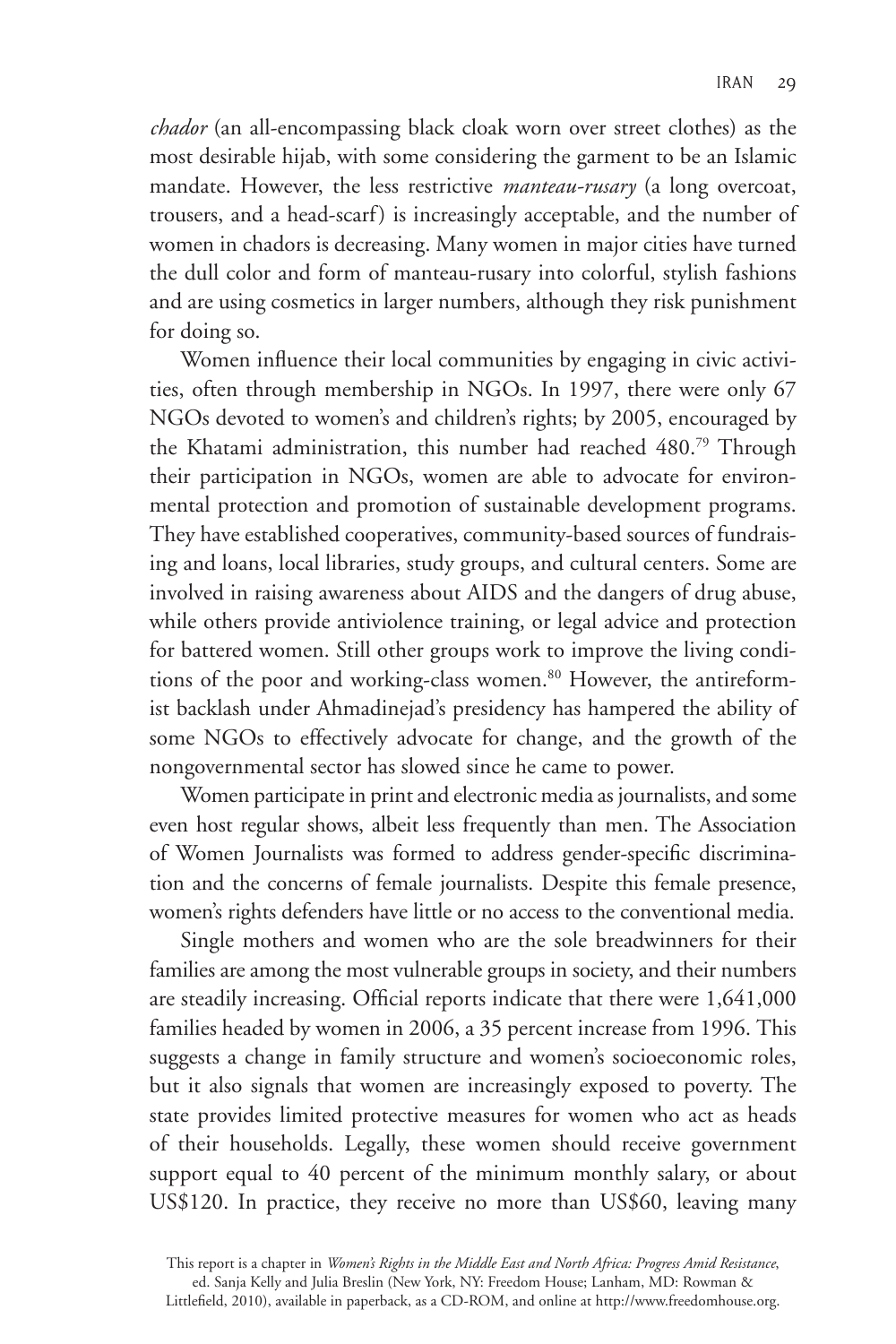destitute. Consequently, some resort to seasonal, unsafe, and exploitative economic activities within the informal economy.81 Rates of addiction, drug abuse, and prostitution are increasing among the most vulnerable categories of women, and as the number of prostitutes rises, their average age has decreased.<sup>82</sup>

Women's rights activists among the Iranian communities in North America and Europe play a significant role in presenting alternative images and ideas about women and women's rights in Iran. In collaboration or solidarity with women activists inside Iran who are campaigning for equal rights, women overseas contribute to the process of change through their publications, translations into Farsi of feminist literature, media programs, and activism at the international level.<sup>83</sup> In the past 30 years, approximately 162 Iranian women's groups have formed on four continents, in 16 countries, and in 40 cities.<sup>84</sup>

# *Recommendations*

- $\bullet$  The government should allow women's rights activists to have access to the mainstream media by allocating airtime and special columns in major daily papers to the discussion of women's issues and concerns.
- $\bullet$  The government should respect the freedom of choice of women, Muslim and non-Muslim alike, in terms of their dress and public appearance. Covering one's hair and wearing a headscarf or chador should not be mandatory.
- F Women should have access to both male and female doctors and medical staff so as to achieve access to health care on par with men.
- Nongovernmental organizations should be established with the purpose of providing services to households headed by women, including subsidized or free food and household items.

#### **AUTHOR**

**Nayereh Tohidi** is Professor and Chair of the Department of Gender and Women's Studies at California State University, Northridge, and a Research Associate at the Center for Near Eastern Studies at the University of California, Los Angeles (UCLA). She earned her doctorate and master's degrees from the University of Illinois at Urbana-Champaign, and a bachelor's degree from the University of Tehran. Dr. Tohidi was the editor or author of publications including *Globalization, Gender and Religion:*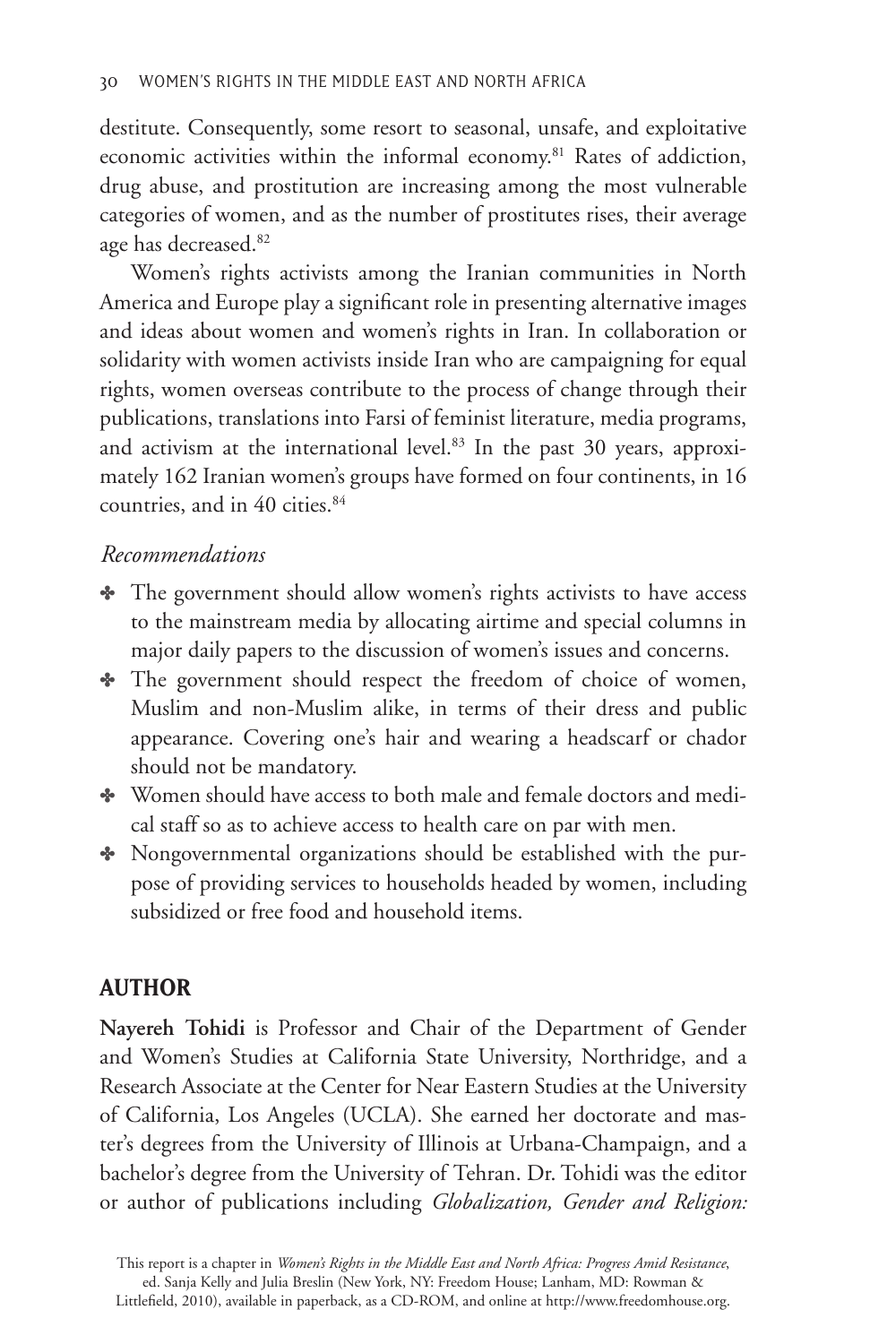*The Politics of Women's Rights in Catholic and Muslim Contexts* (2001); *Women in Muslim Societies: Diversity Within Unity* (1998); and *Feminism, Democracy and Islamism in Iran* (1996)*.* In 2001, she ran a weekly radio program, *Women and Society in Iran*, which was broadcast to Iran, Central Asia, and Europe by Radio Free Europe/Radio Liberty.

## **NOTES**

- 1 Iran was not included in the 2004 edition of *Women's Rights in the Middle East and North Africa*.
- 2 See Nikki Keddie, "Iranian Women's Status and Struggles Since 1979," *Journal of International Affairs* 60, no. 2, (Spring 2007).
- 3 See Mehrangiz Kar, "Discrimination Against Women Under Iranian Law," *Gozaar*, December 8, 2008, www.gozaar.org/template1.php?id=1163&language=english.
- <sup>4</sup> See Ziba Mir-Hosseini, "Negotiating the Politics of Gender in Iran: Ethnography of a Documentary," in *The New Iranian Cinema*, ed. Richard Tapper (2002), 167, 187.
- <sup>5</sup> The Guardian Council is composed of six clerics appointed by the unelected supreme leader and six jurists selected by the head of the judiciary for approval by the Majlis. The Council has veto power over bills passed by the elected parliament.
- <sup>6</sup> In patriarchal societies, such as Iran, that treat men as being solely responsible for the family's financial stability, women are far more likely to lose their jobs in times of economic hardship.
- For discrimination and segmentation on the basis of religion and ethnicity, see Eliz Sanasarian, *Religious Minorities in Iran* (London: Cambridge University Press, 2000); and Nayereh Tohidi, "Ethnicity and Religious Minority Politics in Iran," in *Contemporary Iran: Economy, Society, Politics*, ed. Ali Gheissari (London: Oxford University Press, 2009), 299–323.
- 8 Rouhollah Ramezani, "Constitution of the Islamic Republic of Iran," *Middle East Journal* 34, no. 2 (Spring 1980): 181–206; a copy of the constitution in English is available at www.salamiran.org/content/index.php?option=com\_content&task=view&id=4 3&Itemid=79.
- 9 Ramenzani, "Constitution," 186, 191.
- <sup>10</sup> See Article 976, section 6, and Article 989 of the civil code, as discussed in Shirin Ebadi, *Hoqouq-e Zan dar Qavanin-e Jomhouri Eslami Iran* [Women's Rights in the Laws of the Islamic Republic of Iran] (Tehran: Ganj-e Danesh, 1381/2002), 118.
- 11 See Articles 976 and 987 as described in Ebadi, *Hoqouq-e Zan*, 118.
- 12 For more discussion on this law, see Ebadi, *Hoqouq-e Zan*, 85–87.
- <sup>13</sup> Because of this difference in value, if the family of a murdered woman insists on retribution (qisas) against a male culprit, the law requires them to hand over half of the blood money that would otherwise pertain to his death. The sum must be paid either to the murderer himself or to his family before the qisas punishment can be implemented. See Articles 209, 213, and 300 of the penal code.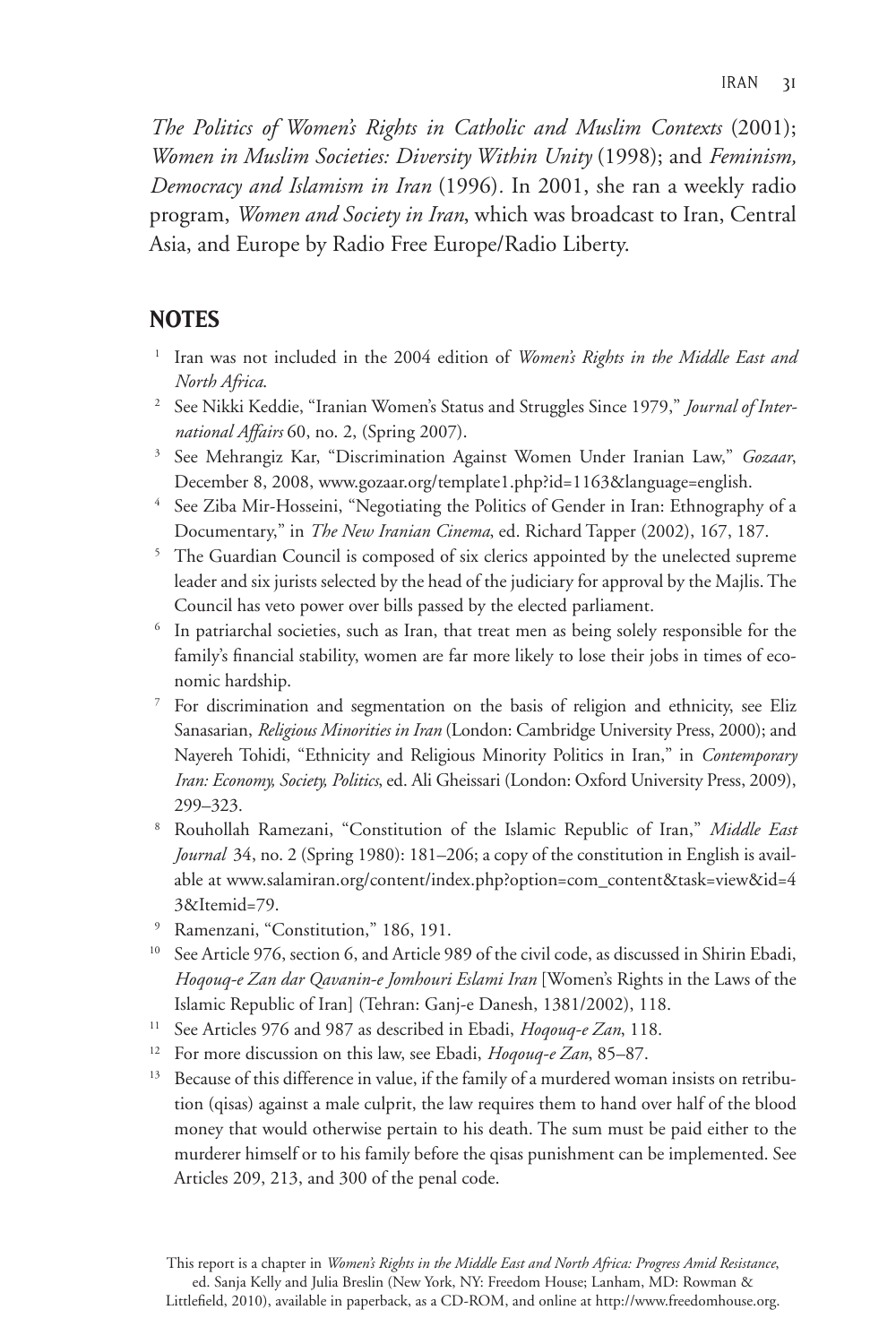- <sup>14</sup> The code refers to the covering of the whole body except for the face, hands, and feet up to the ankle. It does not specify the color, fabric, or model of the covering. See Ebadi, *Hoqouq-e Zan*, 83–84.
- <sup>15</sup> See Kar, "Discrimination Against Women."
- <sup>16</sup> For a report on recent smear campaigns against Shirin Ebadi and other women activists, see Nayereh Tohidi, "Iran's Women's Rights Activists Are Being Smeared," Women's eNews, September 17, 2008, www.womensenews.org/article.cfm/dyn/aid/3743.
- <sup>17</sup> See Feminist School, "Iranian Women's Movement Detainees," http://femschool.info/ english/spip.php?rubrique5.
- <sup>18</sup> See Feminist School, "Summoning Five Members of the One Million Signatures Campaign," news release, April 9, 2009, www.feministschool.com/english/spip.php ?article274.
- <sup>19</sup> See International Campaign for Human Rights in Iran, "Report on the Status of Women Human Rights Defenders," April 2009, www.iranhumanrights.org/2009/04/ whrdreport/print/#sec2.
- <sup>20</sup> See Change for Equality, "Alieh Eghdam Doust to Serve Three Year Prison Term," news release, February 1, 2009, www.campaignforequality.info/english/spip.php?article455; see also "Hope for Judicial Review: Interview with the Lawyer of Alieh Eghdamdoust," *Roozonline*, February 18, 2009, www.roozonline.com/archives/2009/02/post\_11643 .php.
- 21 See Articles 74–76, 119, 153, 170, 189, 199, 237 (Section B), and 248 of the penal code, and Article 230 of the civil code, as discussed in Ebadi, *Hoqouq-e Zan*, 77–81.
- <sup>22</sup> Sussan Tahmasebi, "Answers to Your Most Frequently Asked Questions About the Campaign," Change for Equality, February 24, 2008, www.changeforequality.info/ english/spip.php?article226. For a detailed analysis of the birth of this campaign and related issues, see Noushin Ahmadi Khorasani, *Jonbesh yek million emza: Ravayati az daroun* [The One Million Signatures Movement: A Narrative From Inside] (Summer 1386/2007), available at www.femschool.info/campaign/spip.php?article86.
- <sup>23</sup> See the website Meydaan that frequently reports on the activities of the campaign against stoning: www.meydaan.org/petition.aspx?cid=46&pid=9.
- $24$  For example, in 2007 the office of Rahi (a center that offered legal advice to abused and violated women) was shut down in Tehran, apparently for receiving grants from the Netherlands-based organization Hivos (Humanist Institute for Development Cooperation).
- <sup>25</sup> Quote from Shirin Ebadi, who made this point during one of her media appearances in May 2007.
- <sup>26</sup> The latest case in point is the Simon de Beauvoir prize, worth 30,000 euros, which a French foundation awarded to the Change for Equality campaign (One Million Signatures Campaign to Change Discriminatory Laws) in 2008. The honor caused a heated debate among the activists involved, and they ultimately decided to accept the prize, but not the money.
- <sup>27</sup> On the latest attacks on Shirin Ebadi's office, see Change for Equality, "Campaign to Defend the Defenders of Human Rights Center Launched," news release, January 3, 2009, www.changeforequality.info/english/spip.php?article432.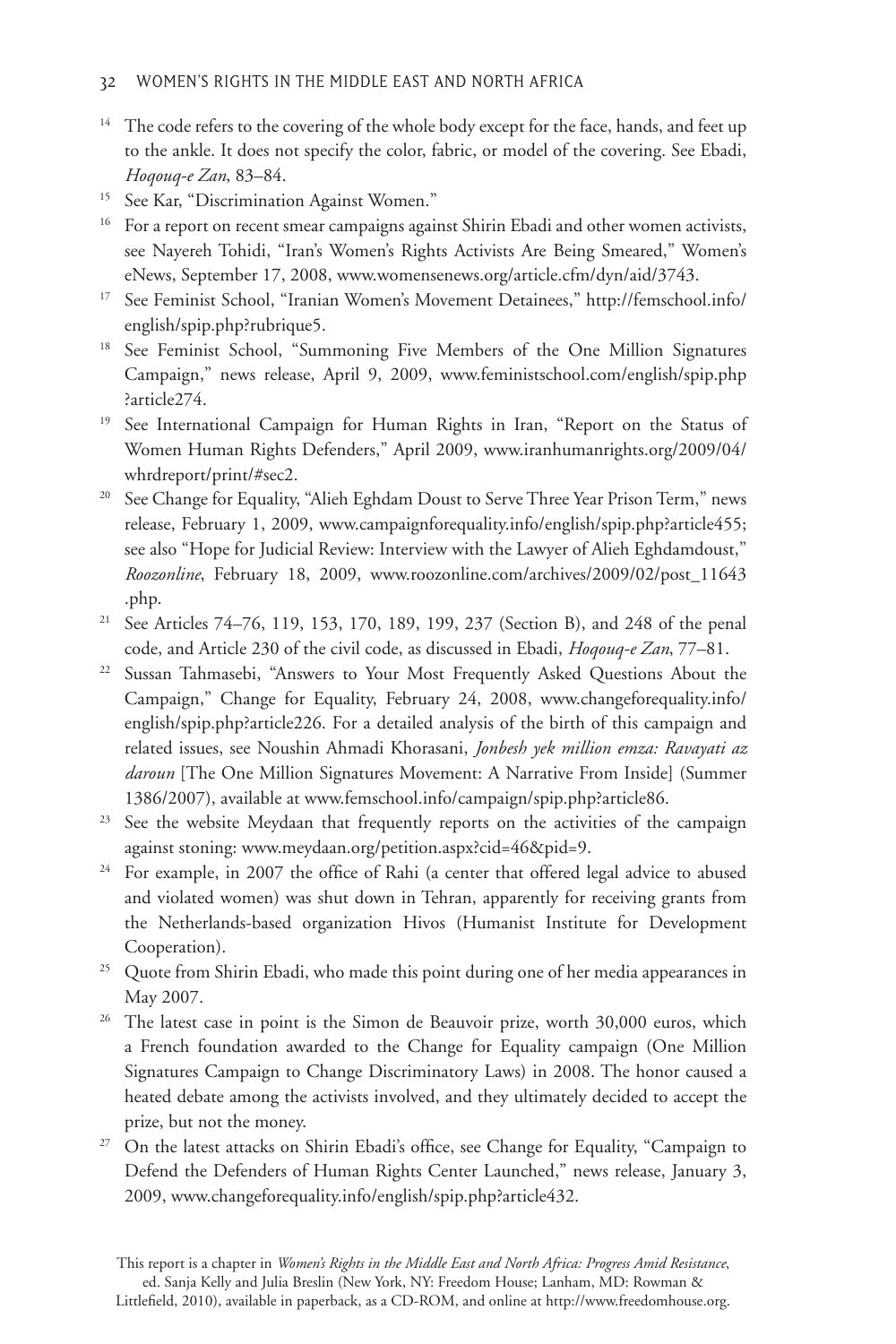- <sup>28</sup> See International Campaign for Human Rights in Iran, "Report on the Status of Women Human Rights Defenders."
- $29$  International Campaign for Human Rights in Iran, "Report on the Status of Women Human Rights Defenders," 4.
- <sup>30</sup> See the Immigration and Passport Regulation of Iran (1971), cited in Kar, "Discrimination Against Women." Also note that under urgent conditions, a married woman can obtain passport without her husband's permission by appealing to the court. See Shirin Ebadi, *Hoqouq-e Zan*, 121.
- <sup>31</sup> See Articles 1043 and 1044 of the civil code.
- <sup>32</sup> Sigheh is a provision within Shi'a Islam that gives legitimacy to sexual relationships of any duration and to their offspring. It is a contract between a man and a woman based on a specified sum of money paid to the woman. The majority of the world's Muslims (Sunnis) and even many Shiites do not approve of this practice. On sigheh practice in Iran, see Shahla Haeri, *Law of Desire: Temporary Marriage in Shi'i Iran* (Syracuse University Press, 1989).
- 33 For more information on sigheh in Iran, see Shahla Haeri, *Law of Desire: Temporary Marriage in Shi'i Iran* (Syracuse University Press, 1989).
- 34 See Shirin Ebadi, *History and Documentation of Human Rights in Iran* (New York: Bibliotheca Persica Press, 2000), 119.
- 35 See Ebadi, *Hoqouq-e Zan,* 142–158.
- 36 Ebadi, *History and Documentation*, 114.
- $37$  This measure was initially passed by the reform-oriented Majlis in 2002 (1381), but because of the Guardian Council's objection, it was referred to the Expediency Council. It took until 2006 (1385) for the Expediency Council to declare it "compatible with the expediency of the regime," thus effective as a law. See www.dadkhahi.net/modules.php ?name=News&file=print&sid=470.
- <sup>38</sup> For a research report on changing trends in prostitution in Iran, see www.irwomen .info/spip.php?article6557.
- <sup>39</sup> For an extensive documentation of the campaign against stoning, see Rochelle Terman, "The Contemporary Iranian Women's Rights Movement," *Women Living Under Muslim Laws*, 2009 (forthcoming).
- 40 See Hossein Zahedi, "Qesseh por ghosseh sangsar," Iran-Emrooz, March 30, 2009, www .iran-emrooz.net/index.php?/hright/more/17706/.
- 41 Thomas Erdbrink, "Iran Stones 2 Men to Death; 3rd Flees," *Washington Post*, January 14, 2009, http://www.washingtonpost.com/wp-dyn/content/article/2009/01/13/AR 2009011302174.html.
- <sup>42</sup> "Stoning to Be Omitted from Iran Penal Laws," Press TV, June 23, 2009, www.presstv. ir/detail.aspx?id=98845&sectionid=351020101.
- 43 See also Article 131 of penal code as discussed by Ebadi, *Hoqouq-e Zan*, 73.
- 44 For an extensive study on this subject, see Mehrangiz Kar, *Pazhouheshi dar bareh-ye khoshounat aleyhe Zanan dar Iran* [Research About Violence Against Women in Iran] (Tehran: Roshangaran Publications, 1379/2000).
- <sup>45</sup> See Shahram Rafizadeh, "Rosvayi qazayi dar parvandeh zan konshi-ha-ye Abadan" [Judicial Scandal in the Case of Serial Killing of Women in Abadan], *Rooz*, 17 Farvardin 1388/April 6, 2009. www.roozonline.com/archives/2009/04/post\_12133.php.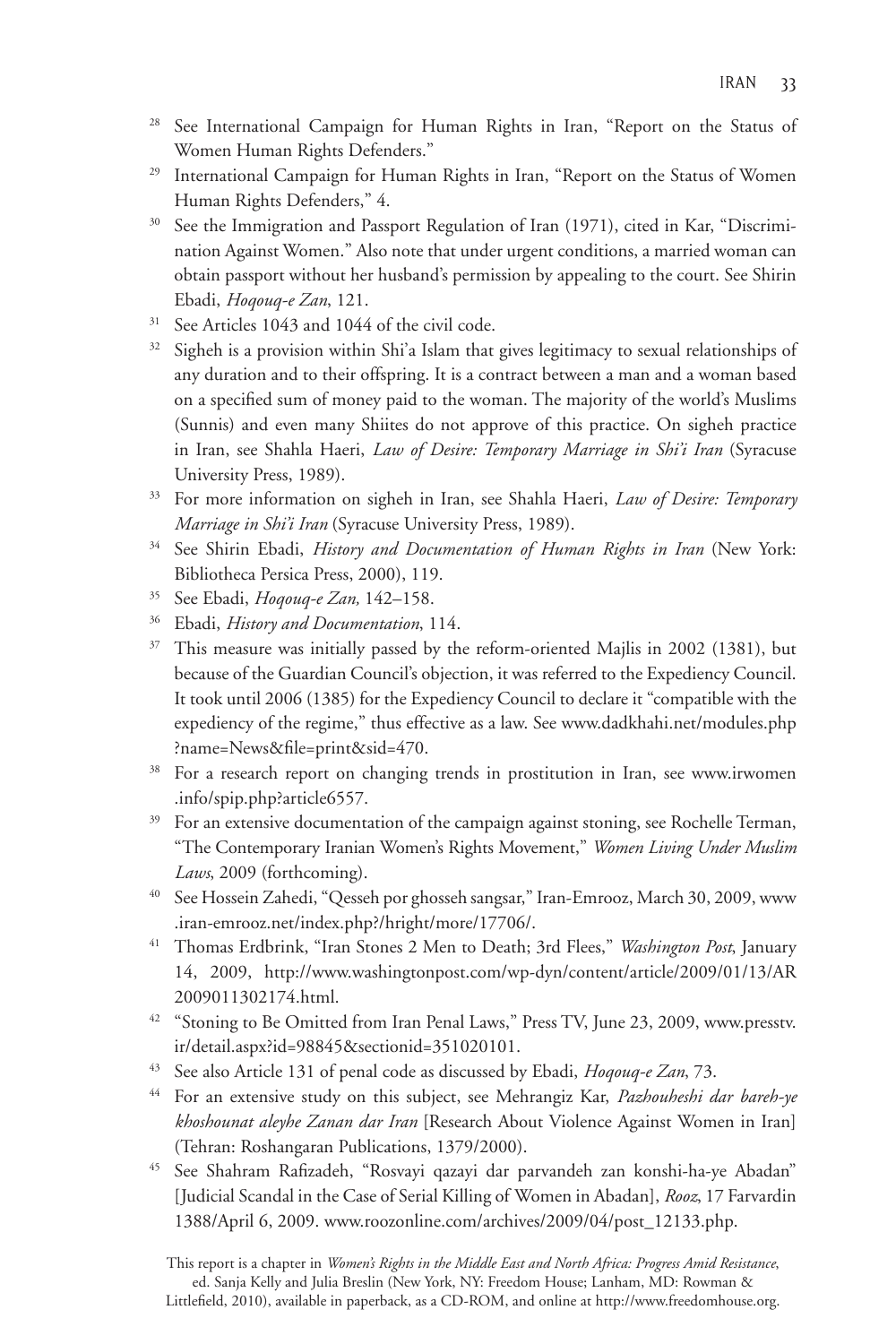- 46 Article 67 of the penal code; see also Shadi Sadr, "Women in Iran Deem Rape Law Unfair," Women's eNews, December 12, 2003, www.womensenews.org/article.cfm/ dyn/aid/1650/.
- 47 *World Development Indicators,* Online Database (Washington, DC: World Bank, 2008), http://web.worldbank.org/WBSITE/EXTERNAL/DATASTATISTICS/0,,content MDK:20523397~isCURL:Y~pagePK:64133150~piPK:64133175~theSitePK:23 9419,00.html (subscription required).
- 48 For more reports and analyses on women's employment, see Roksana Bahramitash and Hadi Salehi Esfahani, "Nimble Fingers No Longer: Women's Employment in Iran," in *Contemporary Iran*, edited by Ali Gheissari (London: Oxford University Press, 2009), 85; Fatemeh E. Moghadam, "Women and Labour in the Islamic Republic of Iran," in *Women in Iran from 1800 to the Islamic Republic*, ed. Lois Beck and Guity Nashat (Chicago: University of Illinois Press, 2004), 163–181; Valentine Moghadam, "Women's Socioeconomic Participation and Iran's Changing Political Economy," in *The Economy of Iran: The Dilemmas of an Islamic State*, ed. Parvin Alizadeh (London: I. B. Tauris, 2000), 233–260; Maryam Poya, *Women, Work & Islamism* (London: Zed Books, 1999).
- 49 Bahramitash and Salehi Esfahani, "Nimble Fingers," 119.
- 50 Bahramitash and Salehi Esfahani, "Nimble Fingers," 118.
- 51 Bahramitash and Salehi Esfahani, "Nimble Fingers," 119.
- 52 Ebadi, *Hoqouq-e Zan*, 57.
- 53 Iranian civil code, article 1117.
- 54 Ebadi, *Hoqouq-e Zan*, 65.
- <sup>55</sup> This decree contains many positive requirements in favor of women workers. See Ebadi, *Hoqouq-e Zan,* 59–61.
- 56 See Ebadi, *Hoqouq-e Zan*, 62–64, 68.
- 57 See Article 913 of the civil code.
- 58 See Ebadi, *Hoqouq-e Zan*, 120.
- 59 See Ebadi, *Hoqouq-e Zan*, 67.
- 60 World Bank, "GenderStats: Education," http://go.worldbank.org/RHEGN4QHU0.
- 61 See the preliminary draft of the "Manshur-e Zanan-e Iran" [Iranian Women's Charter] by the Women's Charter Coordinating Group, May 2009, www.manshour.net.
- $62$  The Law Governing the Appointment of Judges, ratified in 1982, as discussed in Kar, "Discrimination Against Women," 5.
- <sup>63</sup> This center was originally established under President Rafsanjani as the Office of Women's Affairs; it was headed by the only woman member in his cabinet.
- 64 "Iran Backs First Female Minister," BBC News, September 2, 2009, http://news.bbc. co.uk/2/hi/8235264.stm.
- 65 See, for example, Paul Reynolds, "Iran: Where Did All the Votes Go?" BBC News, June 23, 2009, http://news.bbc.co.uk/2/hi/middle\_east/8113885.stm.
- <sup>66</sup> "Iranian Women Stand Up in Defiance, Flout Rules," CNN, June 23, 2009, www .cnn.com/2009/WORLD/meast/06/23/iran.women/; Emily Bazaar, "Iranian Women Play Key Role in Protests," *USA Today*, June 24, 2009, www.usatoday.com/news/ world/2009-06-24-iranianwomen\_N.htm.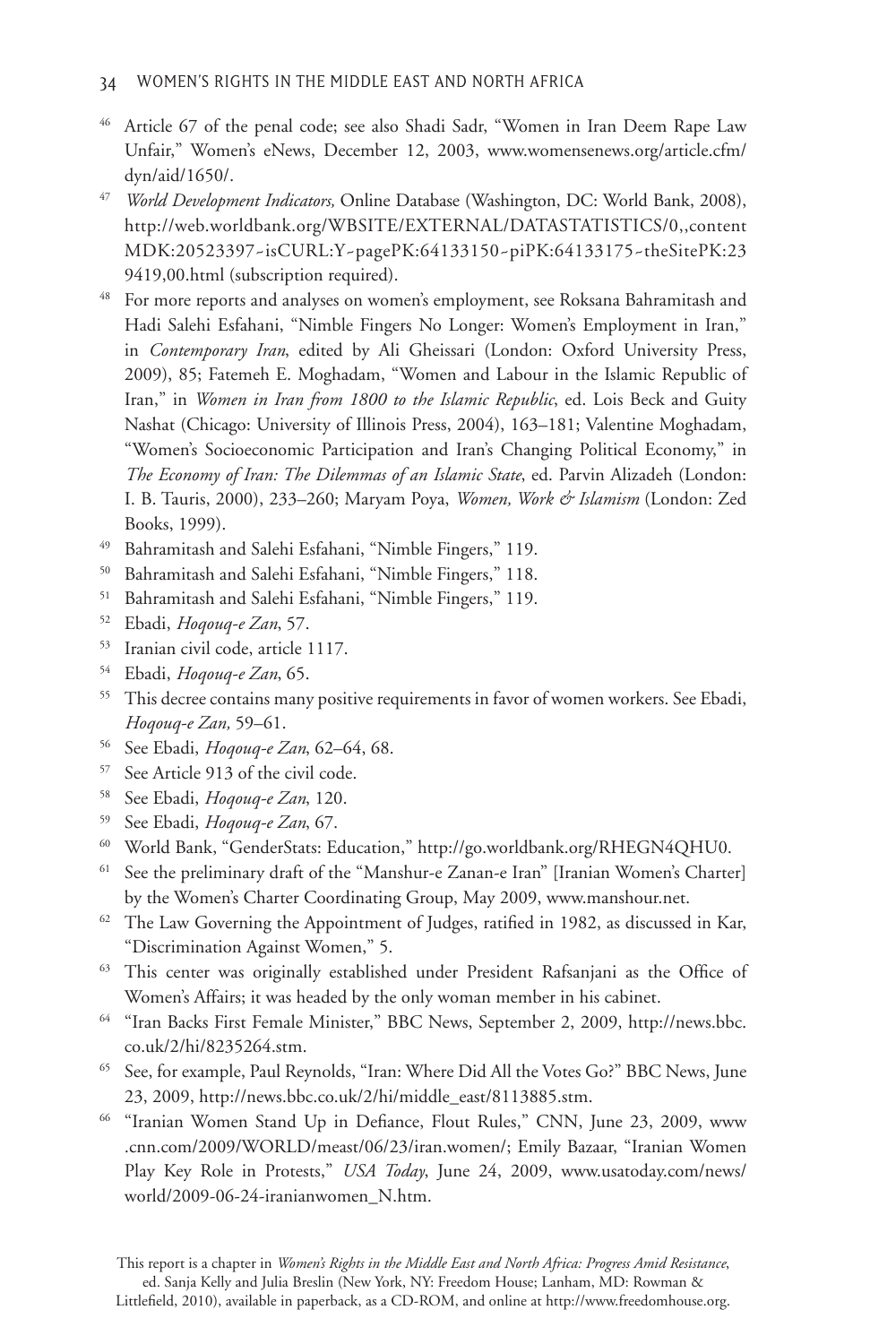- <sup>67</sup> Rebecca Santana, "Women in Iran's Protests: Headscarves and Rocks," Associated Press, June 24, 2009, www.google.com/hostednews/ap/article/ALeqM5 hkzosTgK3ner6Hky GtGYXjNNo9vQD9918E0G0.
- 68 See Zhila Baniyaghoob, "Zanan der dowran-e riyasat jomhouri-ye Mohammad Khatami" [Women During the Presidency of Mohammad Khatami], *Gooya News*, 3 Shahrivar 1384/2005.
- $69$  Inter Parliamentary Union, 1988 Majlis election, Islamic Republic of Iran, www.ipu .org/parline-e/reports/arc/IRAN\_1988\_E.PDF.
- 70 See International Campaign for Human Rights in Iran, "Report on the Status of Women Human Rights Defenders."
- <sup>71</sup> The women were Nahid Mirhaj, Aida Saadat, Nafiseh Azad, Nasrin Sotoudeh, Jelve Javaheri, Jila Baniyagoub, Sarah Loghmani, Farideh Ghaeb, and Alieh Motalebzadeh.
- 72 The women arrested were Delaram Ali, Khadijeh Moghadam, Leila Nazari, Farkhondeh Ehtesabian, Mahboubeh Karami, Bahara Behravan, Ali Abdi, Amir Rashidi, Mohammad Shoorab, Arash Nasiri Eghbali, Soraya Yousefi, and Shahla Forouzanfar.
- 73 For more on *Zanan*, see Nayereh Tohidi, *Encyclopedia of the Modern Middle East and North Africa*, 2nd edition, ed. Philip Matter (Detroit: Macmillan Reference USA, 2004), vol. 4, 2423–24.
- 74 For information on this particular coalition see: http://www.feministschool.com/spip .php?article2461
- 75 See Homa Hoodfar, "Activism Under the Radar: Volunteer Women Health Workers in Iran," *Middle East Research and Information Project* (*MERIP)* 39, no. 250 (Spring 2009): 56–60.
- 76 Farokhzad Jahani, *Iran Daily* 9, no. 2698 (January 15, 2004): 13, www.parstimes.com/ law/abortion\_law.html; United Nations, "Abortion Policies—A Global Review, Iran (Islamic Republic of)," (New York: United Nations, 2002), www.un.org/esa/population/ publications/abortion/profiles.htm.
- 77 See Article 489 of the penal code; Ebadi, *Hoqouq-e Zan*, 134.
- 78 Golnaz Esfandiari, "Female Genital Mutilation Said to Be Widespread in Iraq's, Iran's Kurdistan," Radio Free Europe/Radio Liberty, March 10, 2009, www.rferl .org/content/Female\_Genital\_Mutilation\_Said\_To\_Be\_Widespread\_In\_Iraqs\_Irans\_ Kurdistan/1507621.html.
- 79 Amnesty International, *Women's Rights Defenders Defy Repression* (London: Amnesty International, 2007), 2, www.amnesty.org/en/library/asset/MDE13/018/2008/63dd89 33-e16d-11dc-9135-058f98b1fb80/mde130182008eng.pdf.
- <sup>80</sup> Examples include the Women's Cultural Center, led by Noushin Ahmadi Khorasani, Mansoureh Shojaee, and others; the Training Center for Women's NGOs, led by Mahboubeh Abbasqoli-zadeh; the Rahi Center, led by Shadi Sadr; and the Association of Health Advocates, led by Rezvan Moghadam.
- 81 See Farideh Ghaeb, "Zanani ke az faqr ranj mibarand" [Women Who Suffer from Poverty], *Kanoon Zanan Irani*, (Esfand 1387/February 2008), www.irwomen.info/spip .php?article7067.
- 82 See Mehdi Afrouzmanesh, "Roshd zanan khod-foroush . . ." [The Growing Prostitution Among Educated and Married Women], Azar 1387/November 2008, www.irwomen .info/spip.php?article6557.